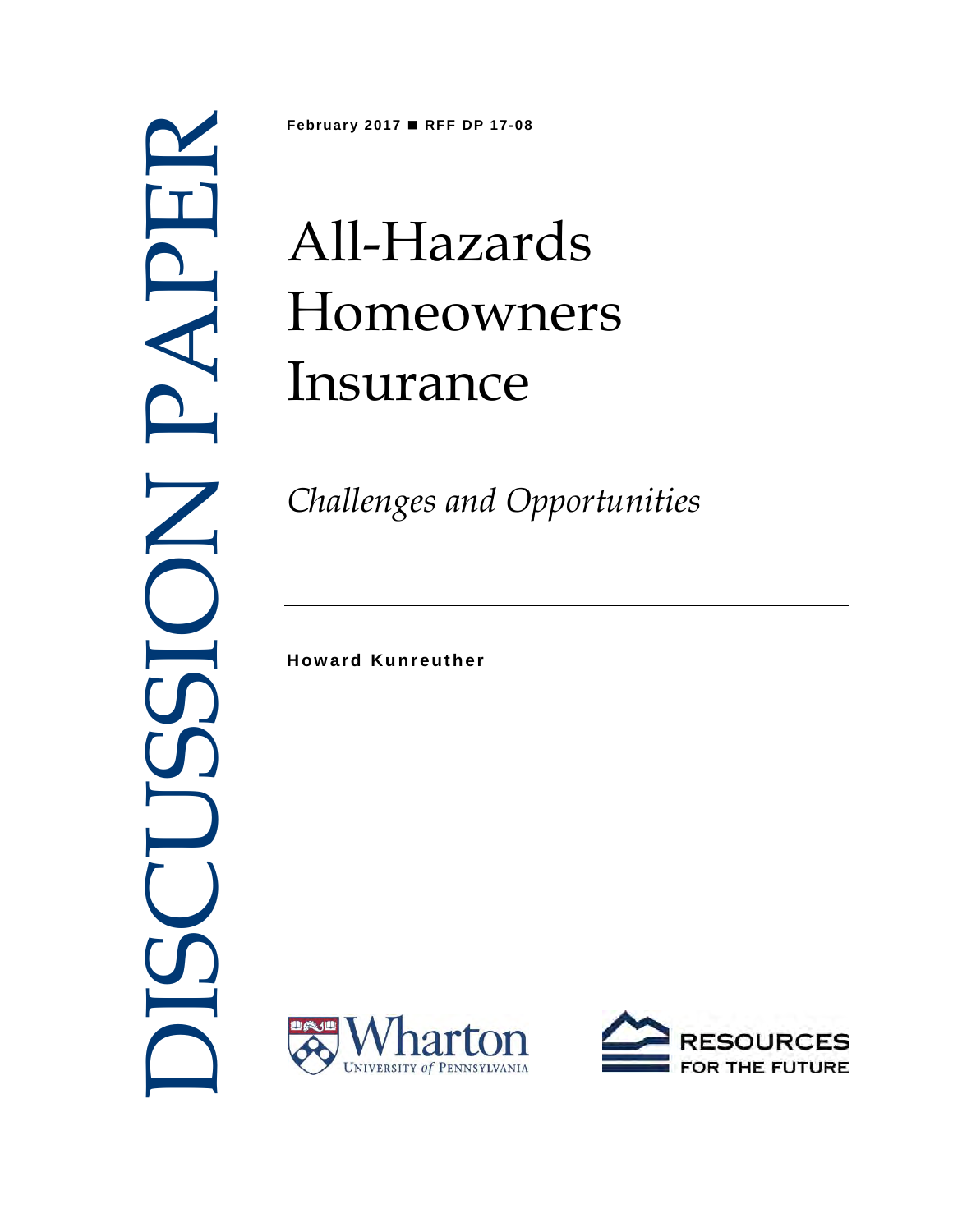# **All-Hazards Homeowners Insurance: Challenges and Opportunities**

Howard Kunreuther

### **Abstract**

In the United States, standard homeowners insurance policies cover damages resulting from fire, wind, and hail, but exclude damages caused by floods and earthquakes. This is not the practice worldwide: several countries include all perils in homeowners insurance. Building on two fundamental insurance principles—that premiums reflect risk and that support for low-income households come from public funding, not insurance premium subsidies—this paper proposes a strategy for developing an allhazards homeowners insurance policy in the US that should be attractive to both private insurers and property owners. It outlines critical supporting roles for the public sector and proposes modifications to the National Flood Insurance Program that could provide a foundation for all-hazards insurance.

**Key Words:** homeowners insurance, disaster, premiums

© 2017 Resources for the Future. All rights reserved. No portion of this paper may be reproduced without permission of the authors.

Resources for the Future (RFF) is an independent, nonpartisan organization that conducts rigorous economic research and analysis to help leaders make better decisions and craft smarter policies about natural resources and the environment.

Discussion papers are research materials circulated by their authors for purposes of information and discussion. They have not necessarily undergone formal peer review. Unless otherwise stated, interpretations and conclusions in RFF publications are those of the authors. RFF does not take institutional positions.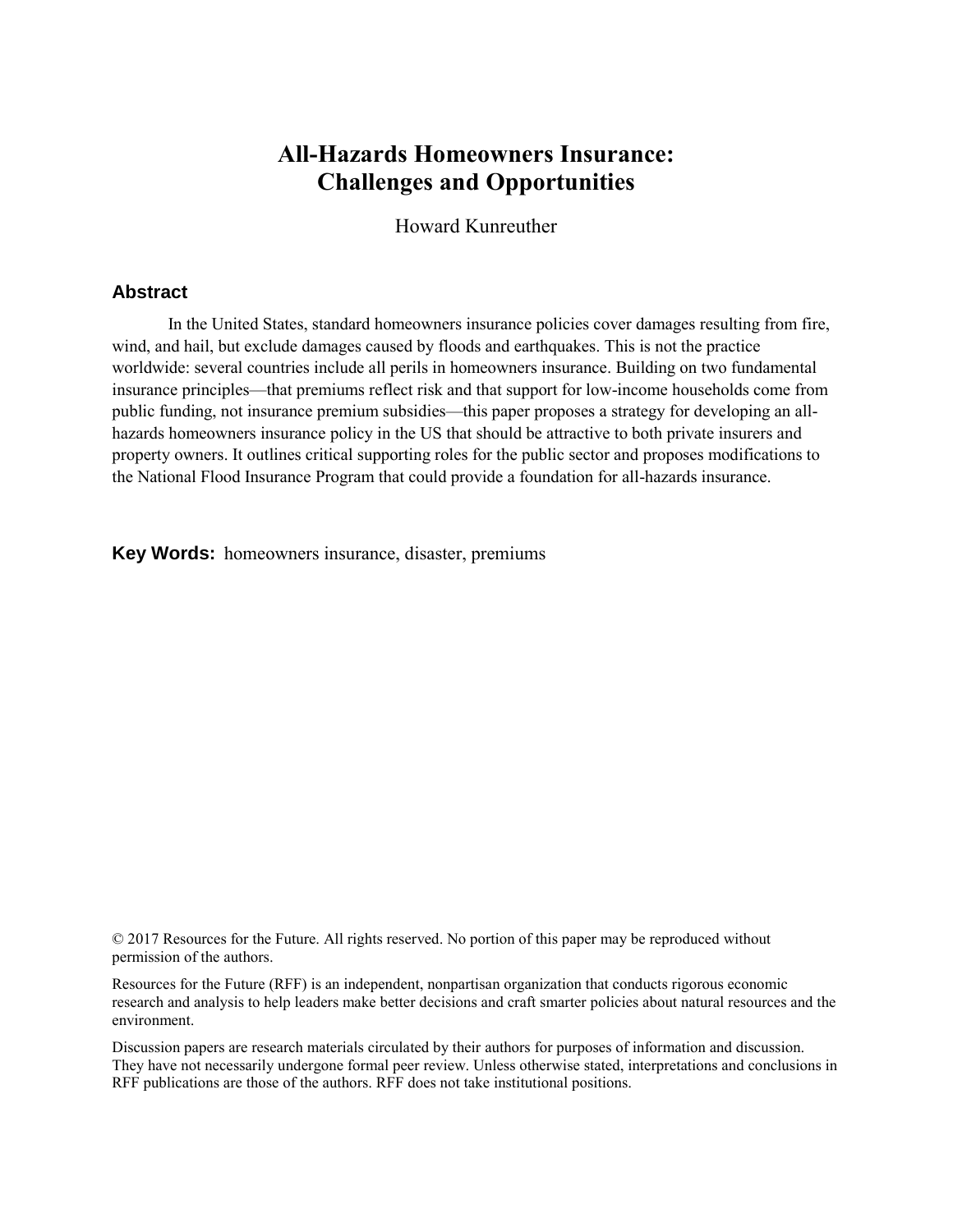# **Contents**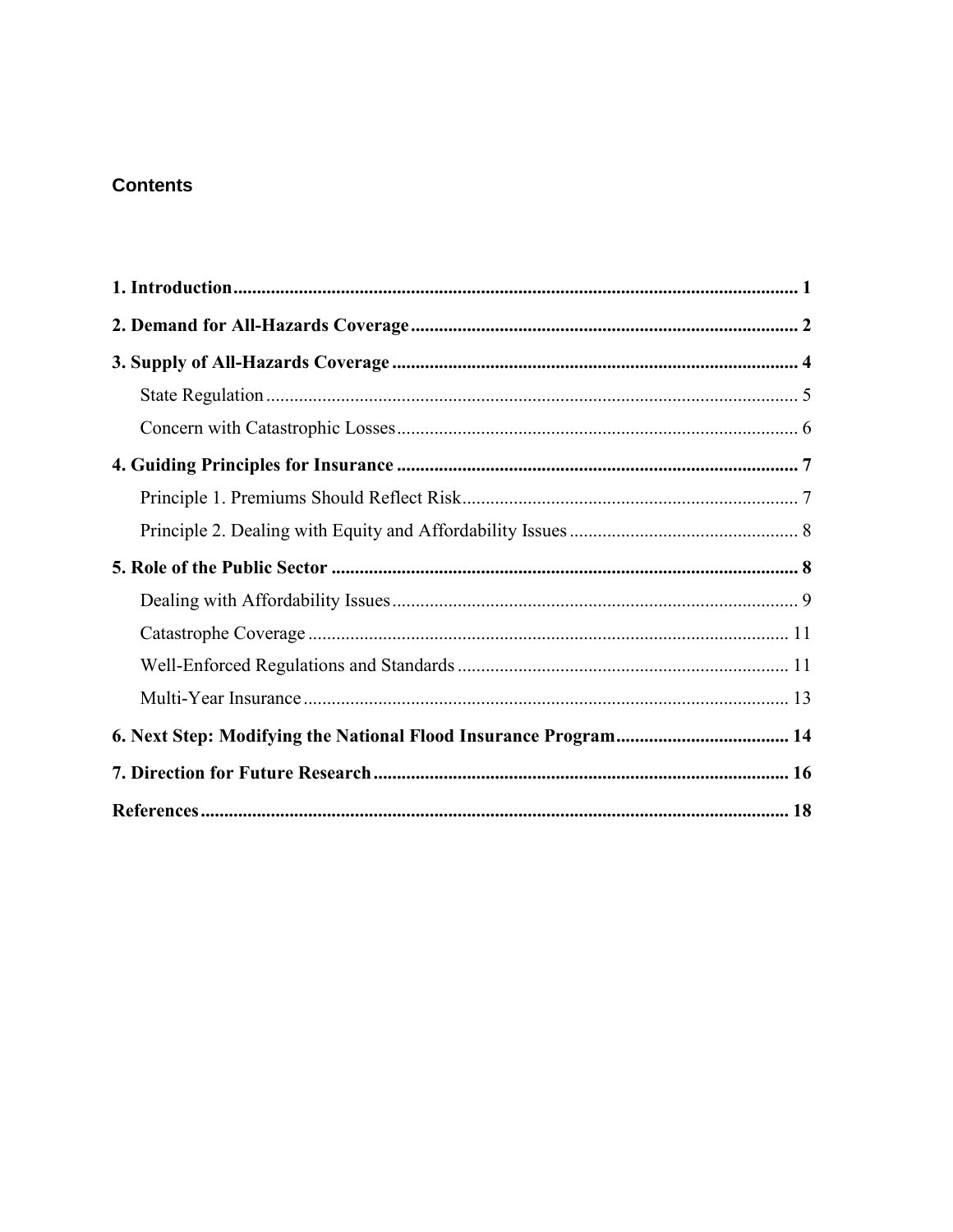# **All-Hazards Homeowners Insurance: Challenges and Opportunities**

Howard Kunreuther $<sup>1</sup>$ </sup>

## **1. Introduction**

 $\overline{a}$ 

This paper proposes a strategy for developing an all-hazards homeowners policy in the United States that should be attractive to both private insurers and property owners. A number of countries have insurance policies that cover all hazards, notably Belgium, Bermuda, France, New Zealand, Spain and the United Kingdom. Coverage is often required by the federal government, but in most of these countries, premiums are not risk-based and there are no incentives provided to encourage individuals to adopt mitigation measures—two features of an all-hazards homeowners policy that must be considered if we are going to reduce future losses.<sup>2</sup>

The paper first considers the role the private insurance market can play in providing allhazards homeowners insurance by investigating how homeowners view such a policy (the demand side) and whether insurers and reinsurers would seriously consider offering such coverage (the supply side). The paper concludes by highlighting the role that the National Flood Insurance Program, which is up for reauthorization in September 2017, can play in developing an all-hazards homeowners insurance policy.

Portions of this paper are taken from Kunreuther (2015).

<sup>&</sup>lt;sup>1</sup> Kunreuther: [kunreuth@wharton.upenn.edu;](mailto:kunreuth@wharton.upenn.edu) James G. Dinan Professor of Decision Sciences and Public Policy; Co-Director, Risk Management and Decision Processes Center, Wharton School, University of Pennsylvania.

This paper was prepared for the "Improving Disaster Financing: Evaluating Policy Interventions in Disaster Insurance Markets" workshop held at Resources for the Future on November 29–30, 2016. We would like to thank our sponsors of this project: the American Academy of Actuaries; the American Risk and Insurance Association; Risk Management Solutions; the Society of Actuaries; and XL Catlin.

Acknowledgements: This research was partially supported by the Center for Risk and Economic Analysis of Terrorism Events (CREATE) at the University of Southern California, the Critical Infrastructure Resilience Institute (CIRI) at the University of Illinois (US Department of Homeland Security's Centers of Excellence), Resources for the Future and the Wharton Risk Center's Managing and Financing Extreme Events project. Carol Heller provided excellent editorial assistance. Thanks to Wouter Botzen, Brad Kading, Austin Perez and Heather Pierce and participants at the RFF-Wharton Risk Center Conference for their helpful comments on an earlier draft of the paper.

<sup>2</sup> For more details on all-hazards insurance in other countries see McAneney et al. (2015).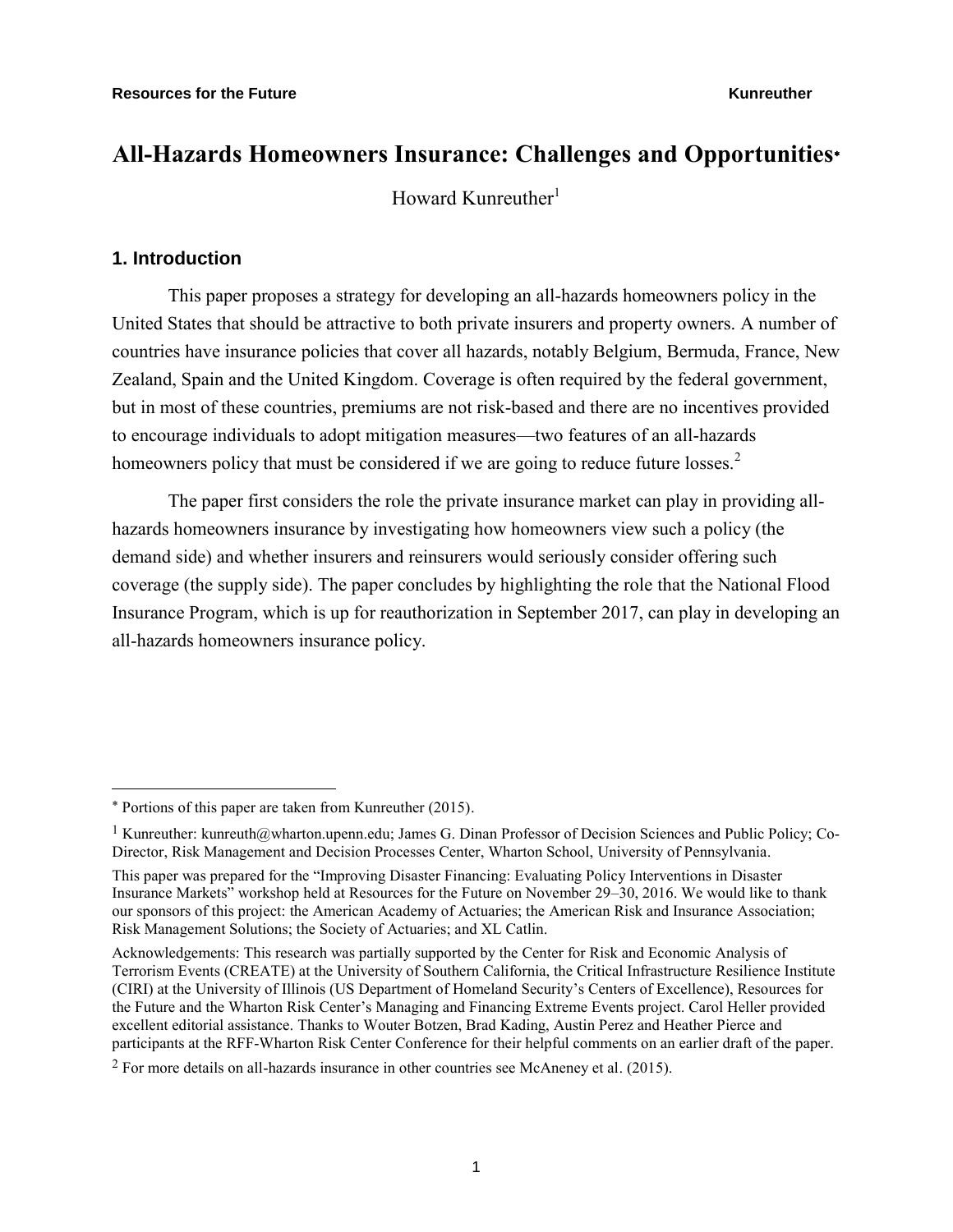### **2. Demand for All-Hazards Coverage**

If one asks residents in hazard-prone areas if they would like their homeowners insurance policy to cover all natural hazards, one is likely to get two responses:

- I would like to be covered for all the potential disasters that could cause damage to my property.
- I don't want to pay a high premium that reflects damage from hazards faced by homeowners in other parts of the country.

To highlight these points consider the following illustrative example:

The Lowland family has lived in their home in Baton Rouge for 20 years and was not aware of the possibility of flood losses. Their house was not in a Special Flood Hazard Area since the likelihood of suffering flood-related damage was estimated to be less than 1 in 100. Hence they were not required to purchase flood coverage and their insurance agent never recommended that they buy a policy offered by the National Flood Insurance Program. The family was shocked and surprised when the torrential rainstorm of August 14, 2016 caused two feet of flooding in their house and they learned that their homeowners policy did not included water-related damage from hurricanes, flood or storms. When asked whether they would purchase an all-hazards homeowners policy, their response was "Yes" unless we were charged high premiums to cover damage from earthquakes to California residents.

The Lowland family is typical of many households in hazard prone areas who have not undertaken measures to protect themselves against natural hazards and are thus caught off guard when they suffer damage from hurricanes, earthquake, floods or tornados. There are lessons to be learned about their decision making process from the large body of cognitive psychology and behavioral economics research over the past 30 years. Field studies and controlled experiments have revealed that individuals often make decisions under conditions of risk and uncertainty by combining intuitive thinking with deliberative thinking.

In his thought- provoking book, *Thinking, Fast and Slow*, <sup>3</sup> Nobel Laureate Daniel Kahneman has characterized the differences between these two modes of processing information. Intuitive thinking (System 1) operates automatically and quickly with little or no effort and no voluntary control. It is often guided by emotional reactions and simple rules of thumb that have

<sup>3</sup> Kahneman (2011).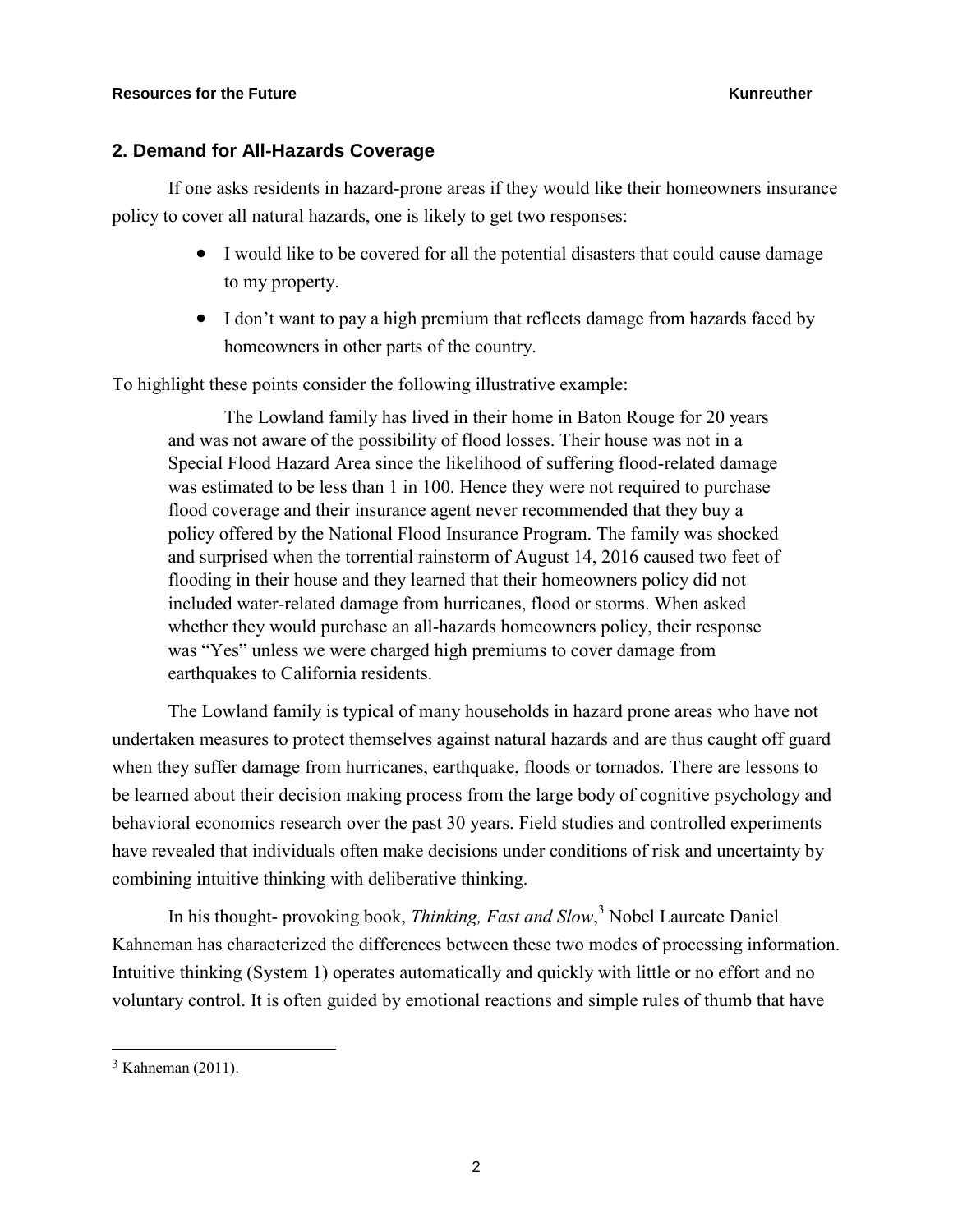been acquired by personal experience. Deliberative thinking (System 2) allocates attention to effortful and intentional mental activities where individuals undertake trade-offs, recognize relevant interdependencies and the need for coordination.

Choices are normally made by combining these two modes of thinking and generally result in good decisions when individuals have considerable past experience as a basis for their actions. With respect to low-probability high-consequence (LP-HC) events such as natural disasters, however, there is a tendency to either ignore a potential disaster or overreact to a recent one, so that decisions may not accurately reflect expert risk assessments.

Empirical studies have revealed that many individuals engage in intuitive thinking and focus on short-run goals when dealing with unfamiliar risks.<sup>4</sup> More specifically, individuals often exhibit systematic biases such as the availability heuristic*,* where the judged likelihood of an event depends on its salience and memorability.<sup>5</sup> There is thus a tendency to ignore rare risks until after a catastrophic event occurs. This is a principal reason why it is common for individuals to purchase insurance only after a large-scale disaster and then cancel their policy several years later if they have not made a claim during this period.

One reason that individuals do not buy insurance is that they perceive the probability of a loss to be below their threshold level of concern so that the benefits of insurance exceed the associated premium and search costs. $6$  By bundling hazards in a single policy, property owners are likely to perceive the risk to be sufficiently high that they will want to purchase coverage prior to experiencing a disaster. Data from two controlled experiments provides confirming evidence supporting this conjecture.<sup>7</sup>

There is also a tendency to view insurance as an investment rather than a protective activity. Individuals feel they have wasted their money on premiums if they don't have an insured loss in the next few years and may decide not to renew their insurance. An all-hazards policy increases the likelihood of insured individuals making a claim in the next few years so that they feel their investment paid off and decide not to cancel their policy.

<sup>4</sup> Cutler and Zeckhauser (2004); Krantz and Kunreuther (2007); Kunreuther, Pauly and McMorrow (2013).

<sup>5</sup> Tversky and Kahneman (1973).

<sup>6</sup> Kunreuther and Pauly (2004).

<sup>7</sup> Slovic et al (1977); Schade, Kunreuther and Koellinger, P.(2012)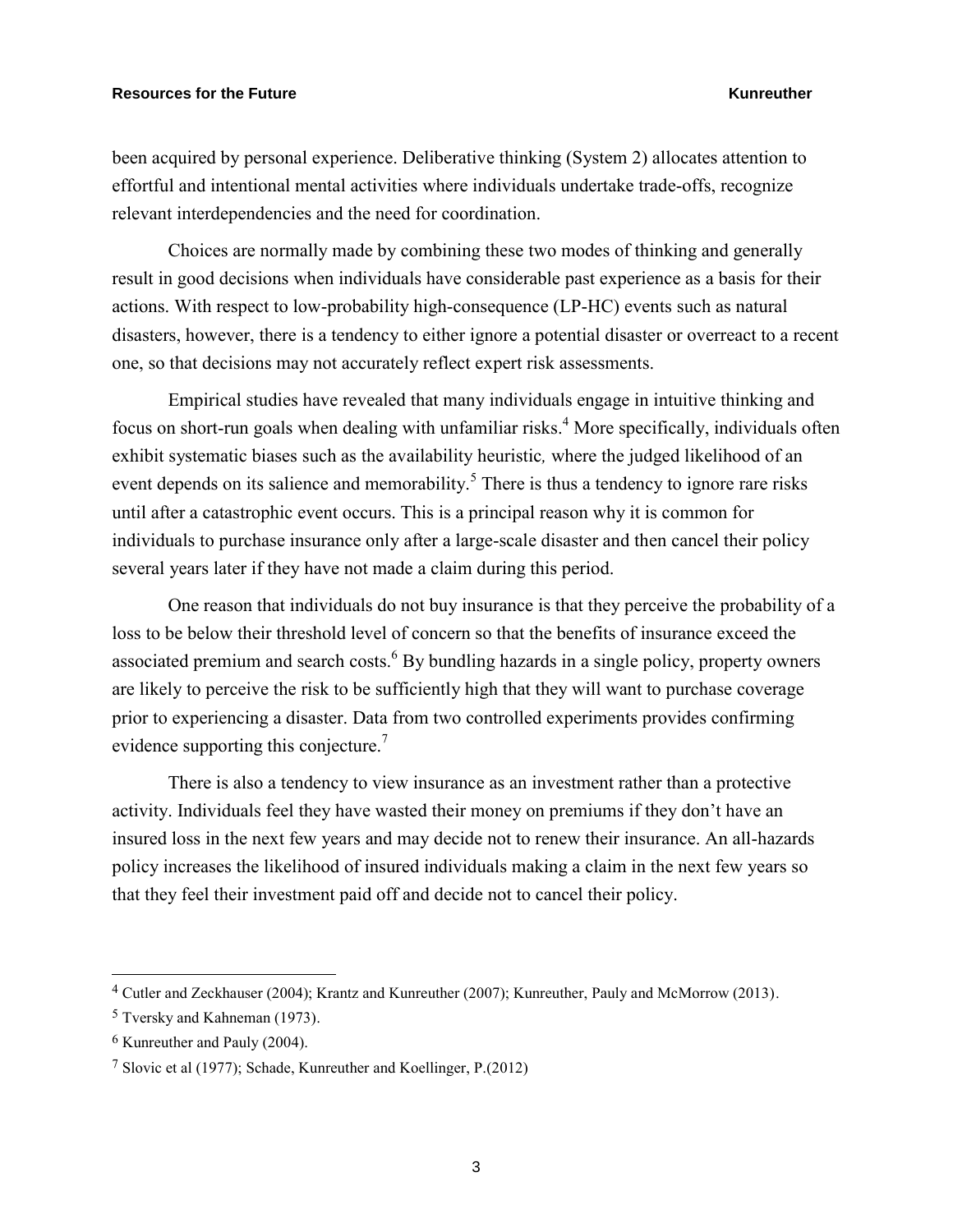$\overline{a}$ 

A deliberative model of choice, such as expected utility theory, implies that risk averse consumers normally value insurance as it protects them against losses at a low premium relative to their potential damage. Individuals should celebrate not having suffered a loss over a period of time rather than canceling their policy. A challenge facing insurers is how to convince their policyholders that the best return on an insurance policy is no return at all.

### **3. Supply of All-Hazards Coverage**

There are good reasons why insurers should want to consider all-hazards insurance as illustrated by the following example:

The Pathbreaking Insurance Company is considering offering an allhazards homeowners policy that includes damage from flood and earthquake along with the standard insurance that covers fire, wind, and hail. They are several reasons why they feel this would be an attractive policy for them as well as their potential clients. Following Hurricane Katrina in 2005 they spent a large amount of time and money fighting lawsuits which claimed that the damage to homes insured by their company was caused by wind from the hurricane, while they were certain they could demonstrate that the losses were due to inundation. An all-hazards policy would avoid this problem. Similarly the company feels that damage to a home from fire following an earthquake should be reimbursed only if the property owner had earthquake coverage as in Japan. In the United States, fire from any cause is covered in the standard homeowners policy. Pathbreaking also feels that an all-hazards policy would be attractive to homeowners like the Lowland family if they could demonstrate that they were charged a premium that reflects only the risks faced by the household.

There is an additional reason why private insurers should have an interest in promoting an all-hazards policy that incorporates losses from earthquakes, flood, hurricanes and windstorms. Their risk is diversified across hazards and thus reduces the variance of losses via the law of large numbers. In other words, the insurer will have a more certain estimate of the expected claims payments with an all-hazards policy than if than if flood and earthquake were offered and priced as separate policies.<sup>8</sup> Should an all-hazards policy increase the total demand for coverage from marketing policies against individual hazards then this will reduce the

<sup>8</sup> For an illustrative example of how the law large numbers works with respect to insurance see Kunreuther, Pauly and McMorrow (2013), Chap. 1 pp. 20-23.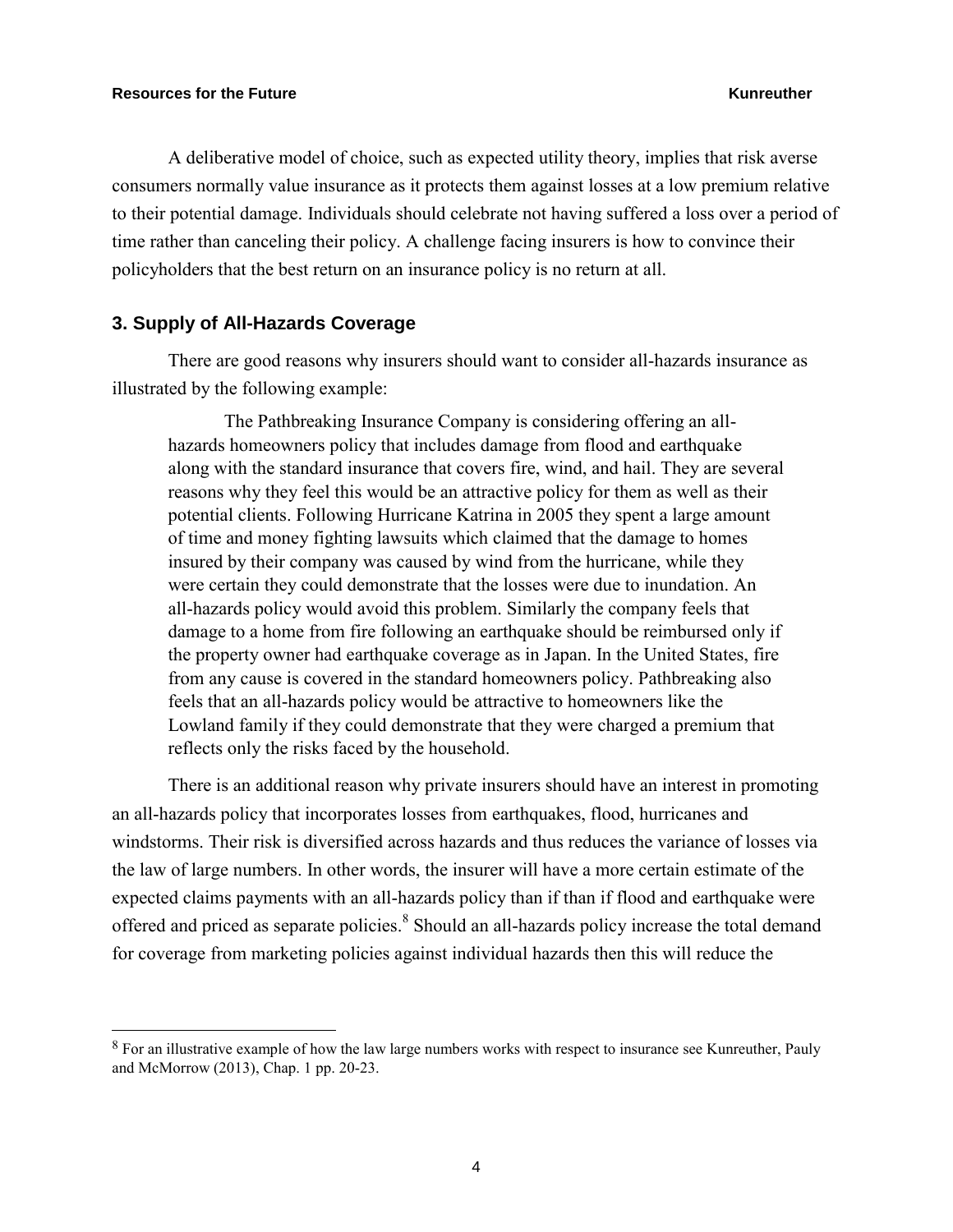variance of losses even further. The marketing and administrative cost of a single policy will also be lower if homeowners were offered a single all-hazards policy.

There are two principal concerns that insurers like Pathbreaking Insurance will have when they consider offering this policy: state regulation and concern with catastrophic losses.

### *State Regulation*

Insurance is regulated by the states; insurance commissioners can specify premiums that insurers may charge and are concerned with the solvency of insurers. If insurers proposed offering an all-hazards insurance policy, the rates and the forms would have to be filed, reviewed and, in many states, formally approved by the state insurance commissioners before used.

State insurance regulators sometimes have restricted insurers from setting premiums that reflect risk, in part to address equity and fairness issues. To illustrate, following Hurricane Andrew in August 1992, Florida regulators imposed a moratorium on the cancellation and nonrenewal of homeowners insurance policies during the upcoming hurricane season for insurers that wanted to continue to do any business in Florida. In November of 1993, the state legislature enacted a bill that these insurers could not cancel more than 10 percent of their homeowners policies in any county in Florida in one year and not cancel more than 5 percent of their property owners' policies statewide for each of the next three years. During the 1996 legislative session, this phase-out provision was extended until June 1, 1999. $9$ 

Early in 2007, Florida enacted legislation that sought to increase regulatory control over rates and roll them back based on new legislation that expanded the reinsurance coverage provided by the Florida Hurricane Catastrophe Fund (FHCF) that was established in 1993 following Hurricane Andrew to reimburse all insurers for a portion of their losses from catastrophic hurricanes. Insurers were required to reduce their rates to reflect this expansion of coverage, which was priced below private reinsurance market rates. After the severe hurricanes of 2004 and 2005 in Florida, the state-funded company, Citizens Property Insurance Corporation that had been the insurer of last resort, offered premiums in high-risk areas at subsidized rates, thus undercutting the private market.<sup>10</sup> Today, Citizens is the largest provider of residential wind coverage in Florida.

<sup>&</sup>lt;sup>9</sup> Lecomte and Gahagan (1998).

<sup>10</sup> Kunreuther and Michel-Kerjan (2011).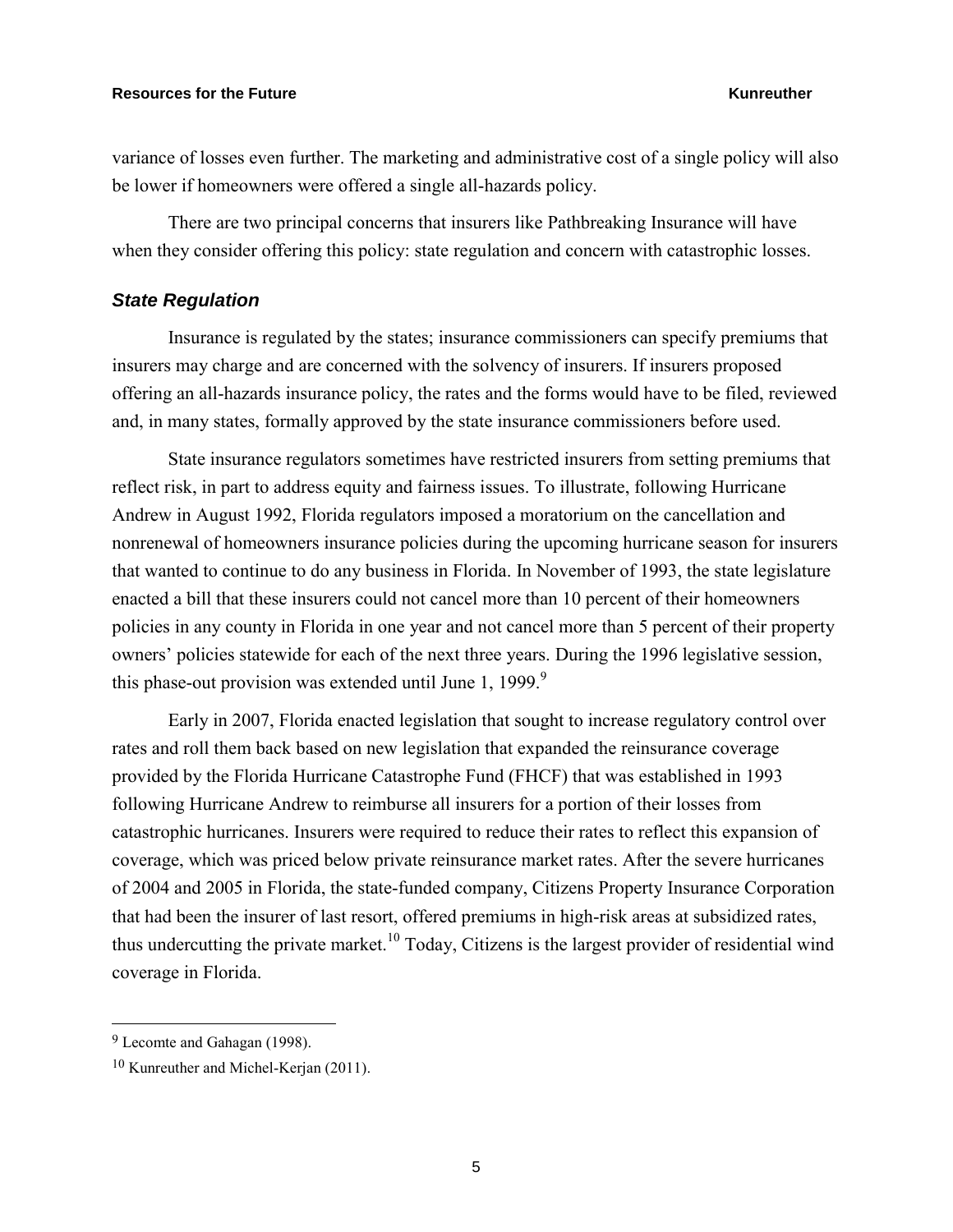### *Concern with Catastrophic Losses*

Even if the variance from an all-hazards policy is decreased relative to separate policies, there may be a greater chance of suffering a catastrophic loss by combining the risks from several hazards when the losses from a particular hazard are highly correlated. Specifically, if wind and water damage coverage were included in the policy, the insurers' claim payments is likely to be larger following a hurricane than if only wind damage was covered.

To illustrate this point, suppose there is a 1-in-50 chance of suffering wind damage from a hurricane, and 1-in-100 chance of suffering water damage from a hurricane, and some chance of suffering both wind and water damage from the hurricane. With two separate policies for wind and water, the variance of claims from each policy would be larger than with a joint policy; however, there would be a smaller chance of a very large claim than if only wind were covered in the homeowners policy.

# **Flood Insurance<sup>11</sup>**

The history of flood insurance highlights the concern that insurers had with respect to suffering catastrophic losses. Following the severe flooding in 1927 and 1928 one of the insurance magazines summed up the situation graphically:

Losses piled up to a staggering total which was aggravated by the fact that this insurance was largely commonly treated in localities most exposed to the flood hazard…By the end of 1928 every responsible company had discontinued this coverage. $^{12}$ 

Continuing through the 1960s there was a widespread belief among private insurance companies that the flood peril was uninsurable by the private sector for several reasons: adverse selection would be a problem because only particular areas are subject to the risk, risk-based premiums would be so high that no one would be willing to pay them, and flood losses could be so catastrophic as to cause insolvencies or have a significant impact on surplus.<sup>13</sup> This lack of coverage by the private sector triggered significant federal disaster relief to victims of Hurricane Betsy in 1965 and led to the creation of the National Flood Insurance Program (NFIP) in 1968.

<sup>&</sup>lt;sup>11</sup> For more details on the history of flood insurance and recent developments see Michel-Kerjan (2010), and Knowles and Kunreuther (2014).

<sup>12</sup> Manes (1938).

<sup>13</sup> Overman (1957); Gerdes (1963); Anderson (1974).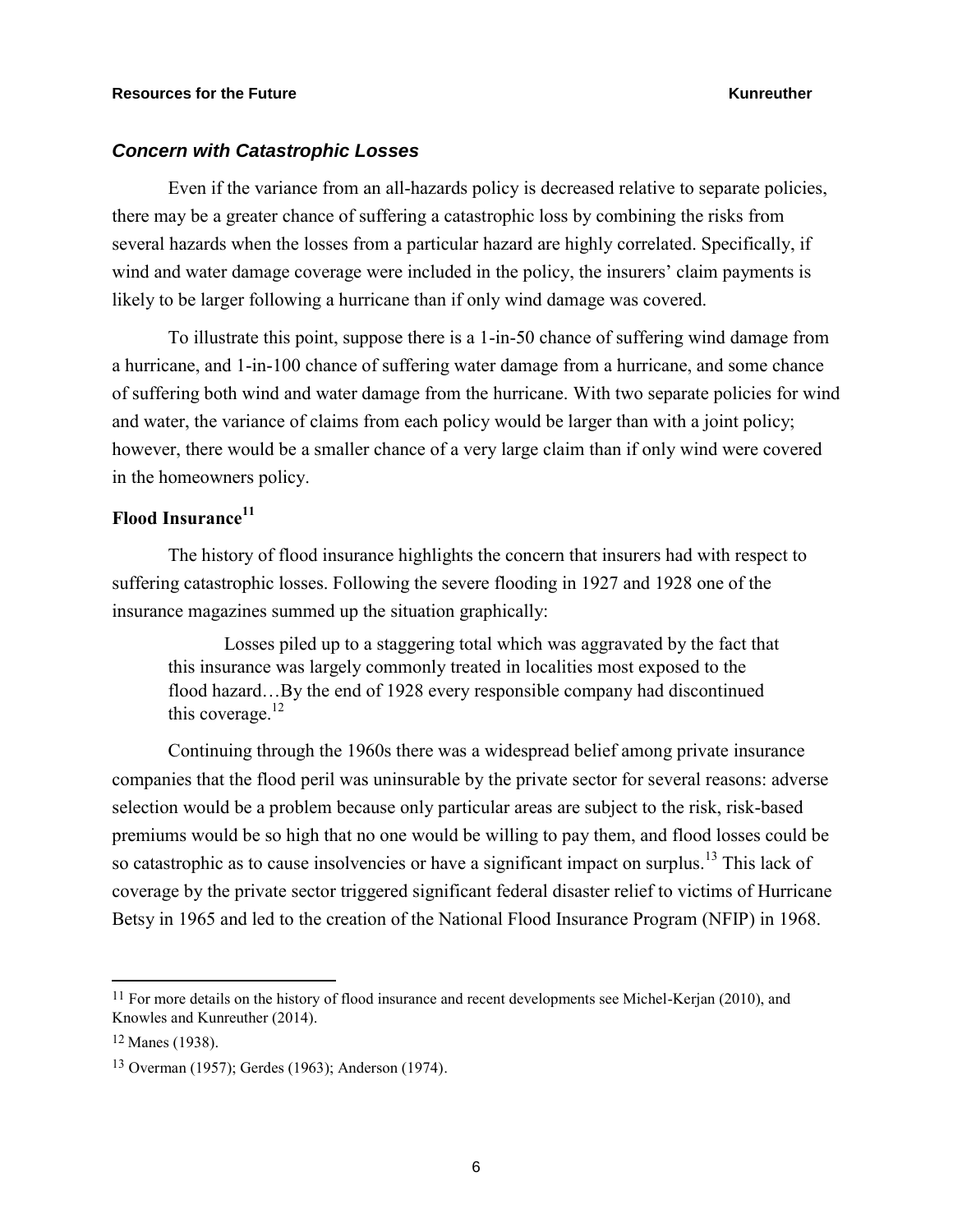# **Earthquake Insurance<sup>14</sup>**

Until the San Fernando earthquake of 1971, few homeowners and businesses in California had purchased earthquake insurance even though coverage had been available since 1916. In 1985, the California legislature passed a law requiring insurers writing homeowners policies on one- to-four family units to offer earthquake insurance to these residents. The owners did not have to buy this coverage; the insurers only had to offer it to them. At the time and still today, banks and financial institutions do not require earthquake insurance as a condition for a mortgage.

The Northridge earthquake of January 1994 caused insured losses of \$20.6 billion primarily to commercial structures. In the three years following Northridge, demand for earthquake insurance by homeowners increased 19 percent in 1994, 20 percent in 1995 and 27 percent in 1996 leading private insurance companies in California to re-evaluate their seismic risk exposures.<sup>15</sup> Insurers concluded that they would not sell any more policies on residential property, as they were concerned about the impact of another catastrophic earthquake on their balance sheets. The California Insurance Department surveyed insurers and found that up to 90 percent of them had either stopped or had placed restrictions on the selling of new homeowners policies. This led to the formation of a state-run earthquake insurance company—the California Earthquake Authority (CEA) in 1996.

# **4. Guiding Principles for Insurance<sup>16</sup>**

The following two principles are relevant for utilizing insurance as a risk-bearing tool that communicates risk accurately, encourages policyholders to invest in cost-effective loss reduction measures while at the same time recognizing issues of affordability.

### *Principle 1. Premiums Should Reflect Risk*

Insurance premiums should be based on risk to provide individuals with accurate signals as to the degree of the hazards they face and to encourage them to engage in cost-effective mitigation measures to reduce their vulnerability. Risk-based premiums should also reflect the

<sup>&</sup>lt;sup>14</sup> For information on earthquake insurance in the United States, see Roth, Jr. (1998).

<sup>15</sup> California Department of Insurance (1997-1998).

<sup>16</sup> These principles are discussed in more detail in Kunreuther and Michel-Kerjan (2011), and Kunreuther, Pauly and McMorrow (2013).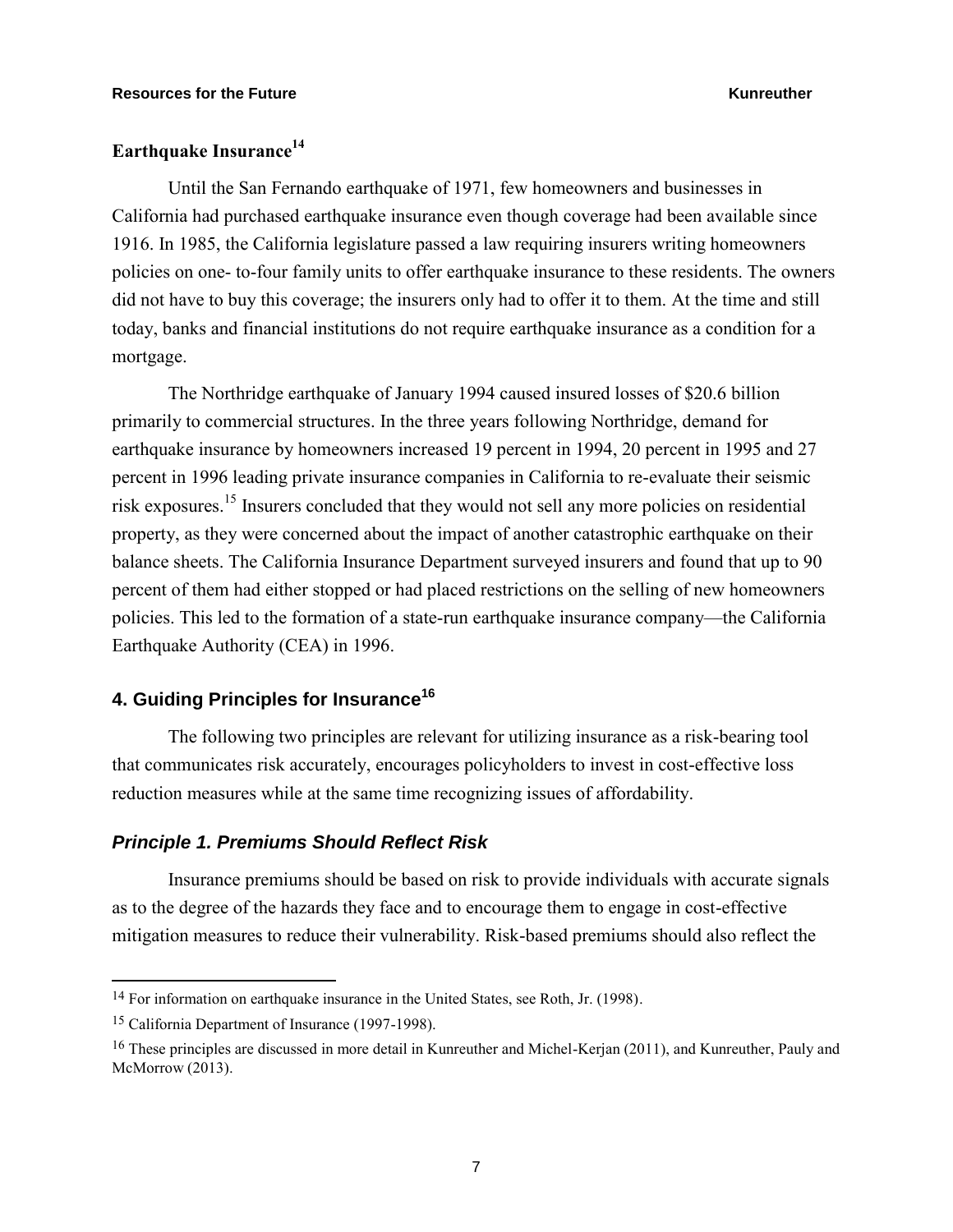cost of capital that insurers need to integrate into their pricing to assure an adequate return to their investors.

Catastrophe models have been developed and improved over the past 25 years to more accurately assess the likelihood and damages resulting from disasters of different magnitudes and intensities. Today, insurers and reinsurers can utilize the estimates from these models to determine risk-based premiums and how much coverage to offer in hazard-prone areas. The earthquake risk has been incorporated in cat models from their inception and is the basis for riskbased premiums currently charged by the California Earthquake Authority. New technology, such as Lidar (Light Detection and Ranging), enables the development of more accurate flood maps and structured-based risk assessments for determining risk-based insurance premiums for properties in flood-prone areas.<sup>17</sup>

If Principle 1 is applied to risks where premiums are currently subsidized, some residents will be faced with large price increases. This concern leads to the second guiding principle.

### *Principle 2. Dealing with Equity and Affordability Issues*

Any special treatment given to low-income individuals currently residing in hazard-prone areas should come from general public funding and **not** through insurance premium subsidies. Funding could be obtained from several different sources such as general taxpayer revenue, state government or taxing insurance policyholders depending on the response to the question "Who should pay?" It is important to note that Principle 2 applies only to those individuals who currently reside in hazard-prone areas. Those who decide to locate in these regions in the future would be charged premiums that reflect the risk.

### **5. Role of the Public Sector**

 $\overline{a}$ 

The above two principles are designed to address homeowners need to know their risks so they have economic incentives to undertake steps to reduce the likelihood of suffering severe losses from a future disaster. At the same time steps need to be taken by the public sector to enable those currently residing in hazard-prone areas requiring assistance to purchase insurance if premiums are risk-based.

<sup>&</sup>lt;sup>17</sup> For more details see the 2015 Annual Report to FEMA of the Technical Advisory Mapping Council (TMAC) (2015).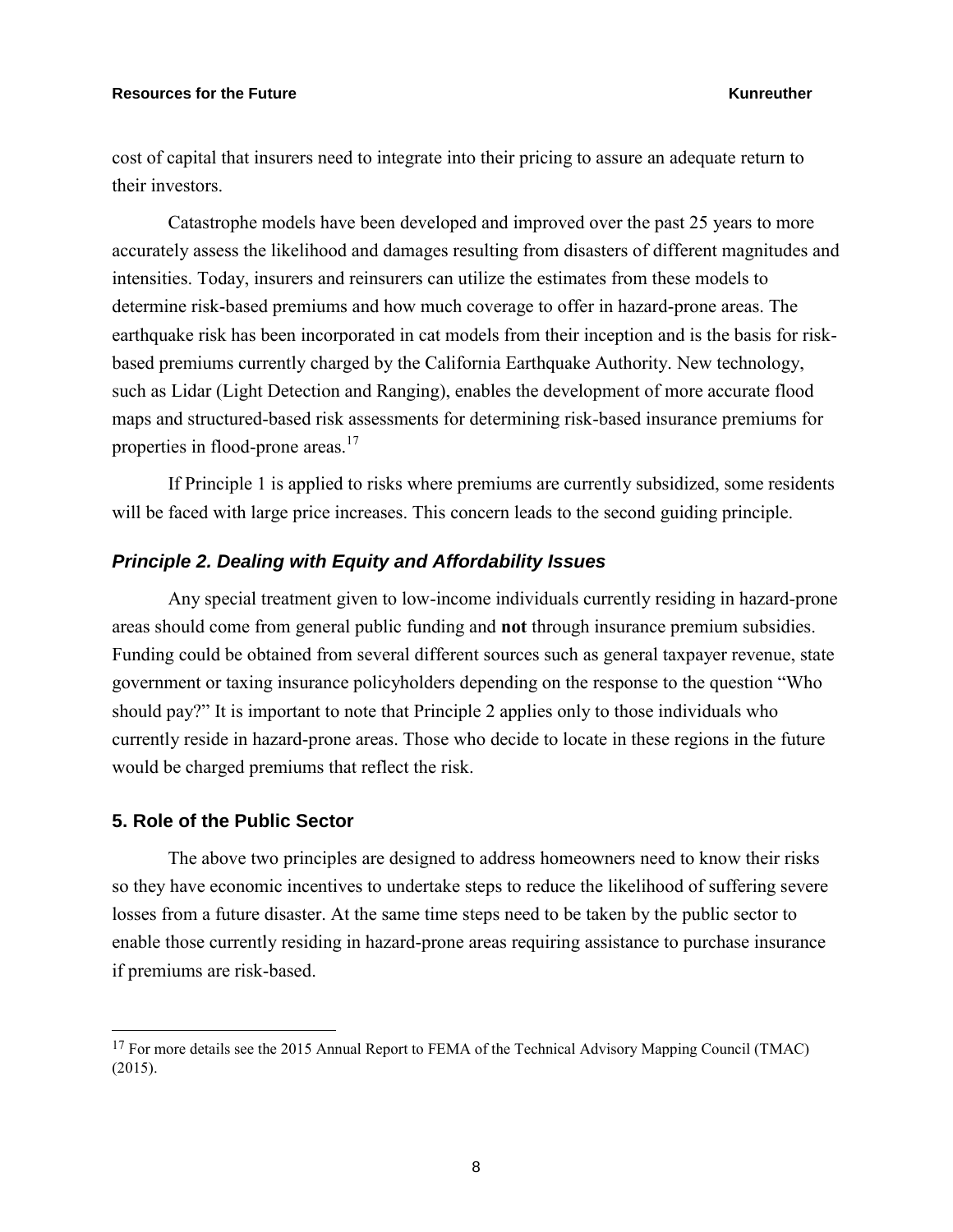These principles are also central to the private insurers' willingness to consider supplying an all-hazards homeowners policy. Unless state regulators allow insurers to charge a risk-based rate, no insurer will have an interest in marketing an all-hazards insurance policy. Regulators should still specify a level of surplus or reserves for insurers to pay claims from a catastrophic loss. Insurers will then have to consider ways that they can protect themselves against unusually large losses to reduce the chance of insolvency. Here, the public sector may also have to play a role by providing protection against catastrophic losses that cannot be covered by the private sector.

### *Dealing with Affordability Issues*

One way to maintain risk-based premiums while at the same time addressing issues of affordability is to offer means-tested vouchers that cover part of the cost of insurance. Several existing programs could serve as models for developing such a voucher system: the Food Stamp Program, the Low Income Home Energy Assistance Program (LIHEAP) and Universal Service Fund (USF).<sup>18</sup> The amount of the voucher would be based on current income and determined by a specific set of criteria as outlined in National Research Council (2015) report on the affordability of flood insurance.<sup>19</sup>

As a condition for the voucher, the property owner could be required to invest in costeffective mitigation measures. Due to budget constraints property owners are often reluctant to invest in these measures because of their high upfront costs. To address this problem FEMA created the Flood Mitigation Assistance (FMA) program to support loss reduction measures, such as elevation or acquisition/demolition of repetitively flooded structures, or demolition and rebuilding of property that has received significant damage from a severe flood.

In July 2014, Connecticut initiated its *Shore Up CT* program designed to help residential or business property-owners elevate buildings, retrofit properties with additional flood protection, or assist with wind-proofing structures on property that is prone to coastal flooding. This state program, the first in the United States, enables homeowners to obtain a 15-year loan ranging from \$10,000 to \$300,000 at an annual interest rate of  $2\frac{3}{4}$  percent.<sup>20</sup> If the property

<sup>&</sup>lt;sup>18</sup> For more details on these programs see Kunreuther and Michel-Kerjan (2011).

<sup>19</sup> National Research Council (2015).

<sup>20</sup> For more information, see http://shoreupct.org/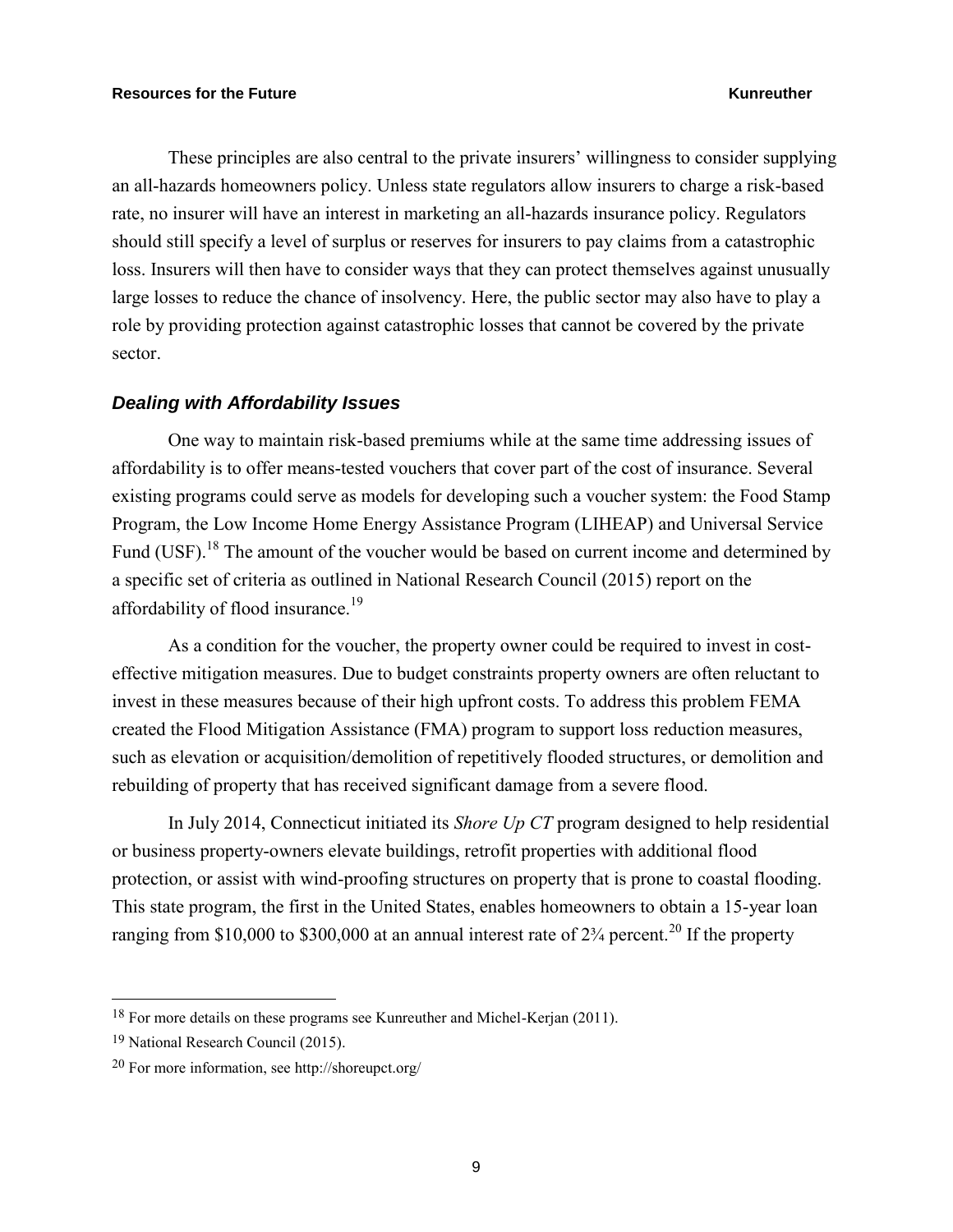owners were offered such a multi-year loan from to invest in mitigation measure(s), the voucher could cover not only a portion of the resulting risk-based insurance premium, but also the annual loan cost to make the package affordable.

An empirical study reveals that the amount of the voucher is likely to be reduced significantly from what it would have been had the structure not been mitigated, as shown in Figure 1 for property in Ocean County New Jersey, an area subject to hurricane related damage.<sup>21</sup> A related study of a voucher/mitigation program applied to homes in flood-prone areas of Charleston,  $SC^{22}$  revealed that elevating a house a few feet can decrease the homeowner's risk-based premium by 70 to 80 percent, saving thousands of dollars annually and could cut the government's voucher cost by more than 60 percent when elevation costs are low  $($25,000)$ . Even when elevation costs are high  $($75,000)$ , as they are likely to be in the V zone, coupling vouchers with mitigation loans still leads to cost savings for the government.



**Figure 1. Cost of Program to the Federal Government of an Insurance Voucher or Insurance/Mitigation Loan Voucher for Ocean County, New Jersey** 

*Source*: Kousky and Kunreuther (2014)

21 Kousky and Kunreuther (2014).

<sup>22</sup> Zhao, Kunreuther and Czajkowski (2015).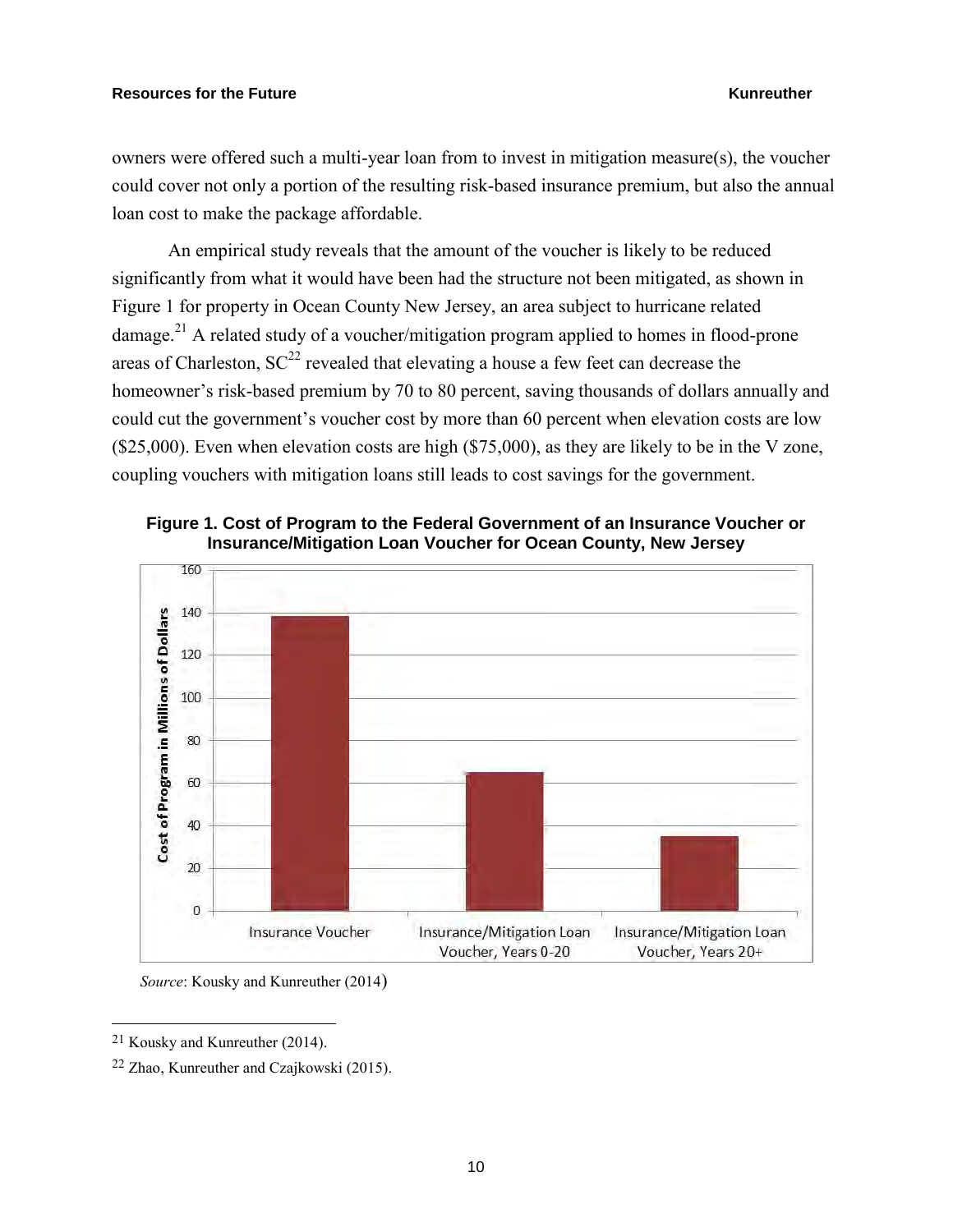A related study proposed that vouchers be used as a way to deal with affordability and ease the transition to flood insurance premiums that reflected risk. Based on an integrated model coupling risk-based premiums with cost-effective would reduce flood losses by 12 percent in Germany and 24 percent in France by 2040.<sup>23</sup>

### *Catastrophe Coverage*

As indicated above, insurers' withdrawal from certain markets due to lack of sufficient reinsurance capacity and other risk transfer instruments (for example, catastrophe bonds) led to the establishment of government-backed programs such as the California Earthquake Authority, the National Flood Insurance Program (NFIP) and the Terrorism Risk Insurance Act (TRIA).

If insurers were permitted to charge risk-based premiums they would very likely want to market coverage against earthquakes and floods as long as they were protected against catastrophic losses. State reinsurance facilities could play an important role in this regard if premiums were risk-based based using data provided by catastrophe models. The California Earthquake Authority could play a similar role by providing protection against catastrophic losses that was not available from private reinsurance and other risk transfer instruments. It could also offer low interest loans for mitigation if private insurers were to incorporate the earthquake risk in an all-hazards policy.

Lewis and Murdock<sup>24</sup> proposed that the federal government could auction a limited number of catastrophe reinsurance contracts annually to private insurers in order to provide them with more capacity to handle truly extreme events. The design of such contracts would have to be specified, and a more detailed analysis would have to be undertaken to determine the potential impact of such an auction mechanism on the relevant stakeholders.

### *Well-Enforced Regulations and Standards*

Given the reluctance of individuals to voluntarily purchase insurance against losses, policymakers should consider requiring catastrophic coverage for all individuals who face risk. Social welfare is likely to be improved under the assumption that individuals would have wanted insurance protection had they perceived the risk correctly, not exhibited systematic biases and

<sup>23</sup> Hudson et al. (2016)

<sup>24</sup> Lewis and Murdock (1996).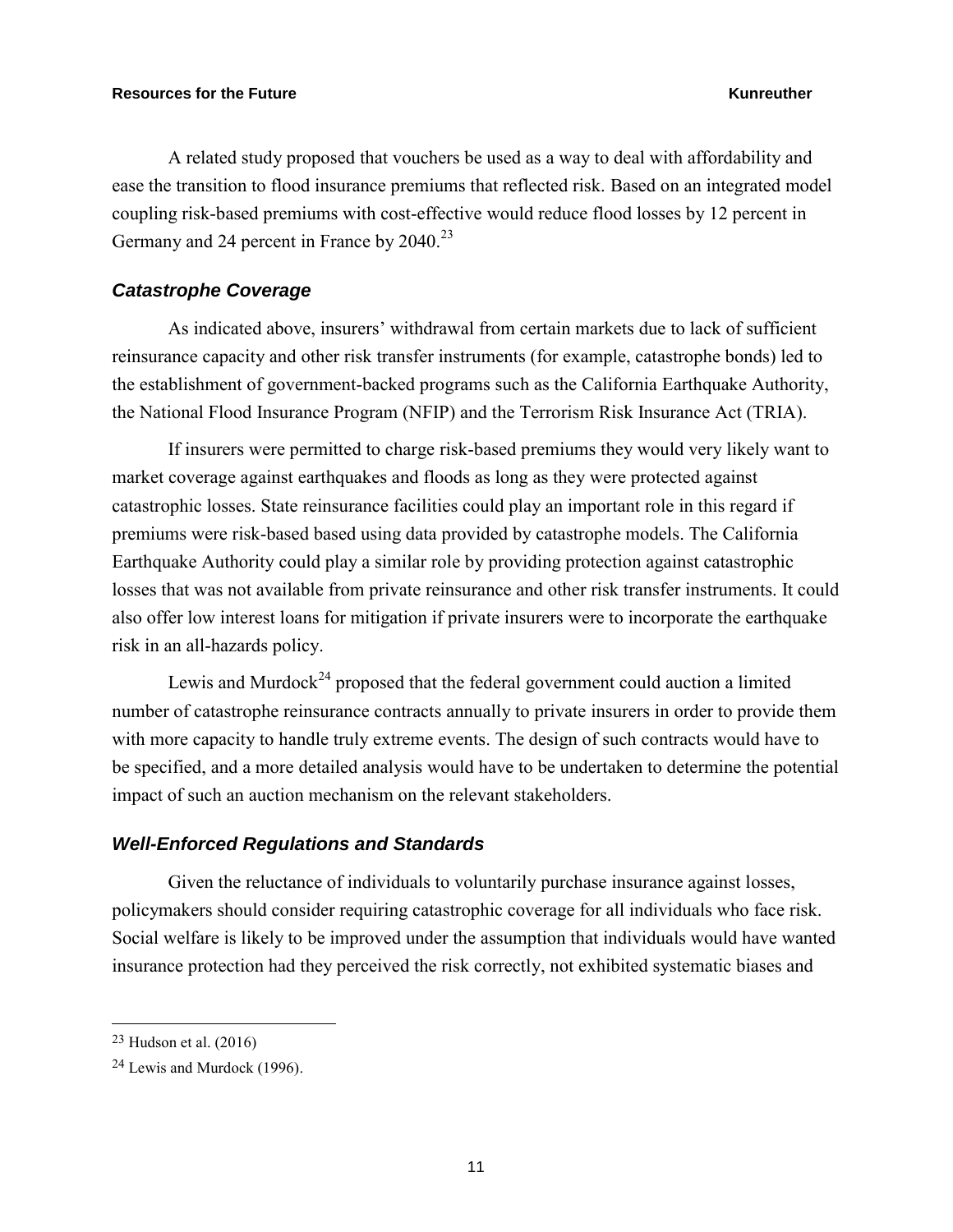utilized simplified decision rules that characterize intuitive thinking. If the public sector were providing protection against catastrophic losses from these extreme events they could pass a regulation requiring insurance coverage for individuals at risk.

Risk-based insurance premiums could be coupled with building codes so that those residing in hazard-prone areas adopt cost-effective loss-reduction measures. Following Hurricane Andrew in 1992, Florida reevaluated its building code standards, and coastal areas of the state began to enforce high-wind design provisions for residential housing. As depicted in Figure 2, homes that met the wind-resistant standards enforced in 1996 had a claim frequency that was 60 percent *less* than homes that were built prior to that year. The average reduction in claims from Hurricane Charley (2004) to *each* damaged home in Charlotte County built according to the newer code was approximately \$20,000.<sup>25</sup>





*Source*: Institute for Business & Home Safety (IBHS)

In this regard, Chile serves an example for the United States to emulate. The country passed a law that requires the original construction company to compensate those who suffer any structural damage from earthquakes and other disasters if the building codes were not followed. Furthermore, the original owner of a building is held responsible for damage to the structure for a decade, and a court can sentence the owner to prison. Well-enforced building codes in Chile

<sup>25</sup> IBHS (2007).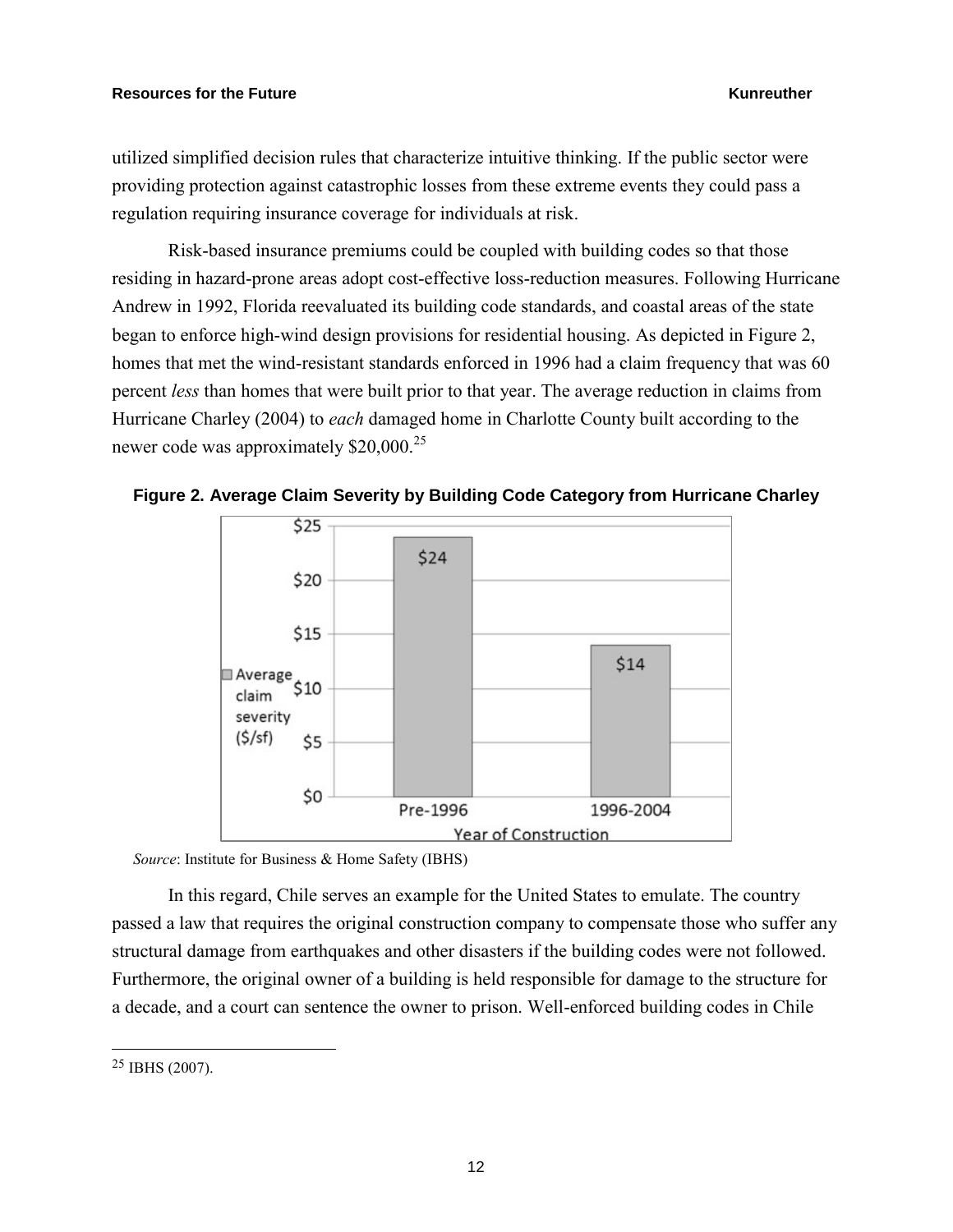account for the relatively low death toll from the powerful earthquake (8.8 on moment magnitude scale) that rocked the country on February 27, 2010.<sup>26</sup>

Homeowners who adopt cost-effective mitigation measures could receive a seal of approval from a certified inspector that the structure meets or exceeds building code standards. A seal of approval could increase the property value of the home by informing potential buyers that damage from future disasters is likely to be reduced because the mitigation measure is in place. Evidence from a July 1994 telephone survey of 1,241 residents in six hurricane-prone areas on the Atlantic and Gulf Coasts provides supporting evidence for some type of seal of approval. Over 90 percent of the respondents felt that local home builders should be required to adhere to building codes, and 85 percent considered it very important that local building departments conduct inspections of new residential construction.<sup>27</sup>

### *Multi-Year Insurance*

As a complement to property improvement loans, insurers could consider designing multi-year insurance (MYI) contracts of three to five years with a back-up from the public sector on catastrophic losses. The insurance policy would be tied to the structure rather than the property owner, and carry an annual premium reflecting risk that would remain stable over the length of the contract. Property owners who cancel their insurance policy early would incur a penalty cost in the same way that those who refinance a mortgage have to pay a cancellation cost to the bank issuing the mortgage. With an MYI contract, insurers would have an incentive to inspect the property over time to make sure that building codes are enforced, something they would be less likely to do with annual contracts.

Several factors have contributed to the non-marketability of MYI for protecting homeowners properties against losses from fire, theft and large-scale natural disasters. Without the freedom to charge risk-based premiums in hazard-prone areas, no insurance company would even entertain the possibility of marketing a homeowner's policy that was longer than one year. Insurers would be concerned about the regulator clamping down on them now or in the future

<sup>26</sup> Useem, Kunreuther and Michel-Kerjan (2015)

<sup>27</sup> Insurance Institute for Property Loss Reduction (1995).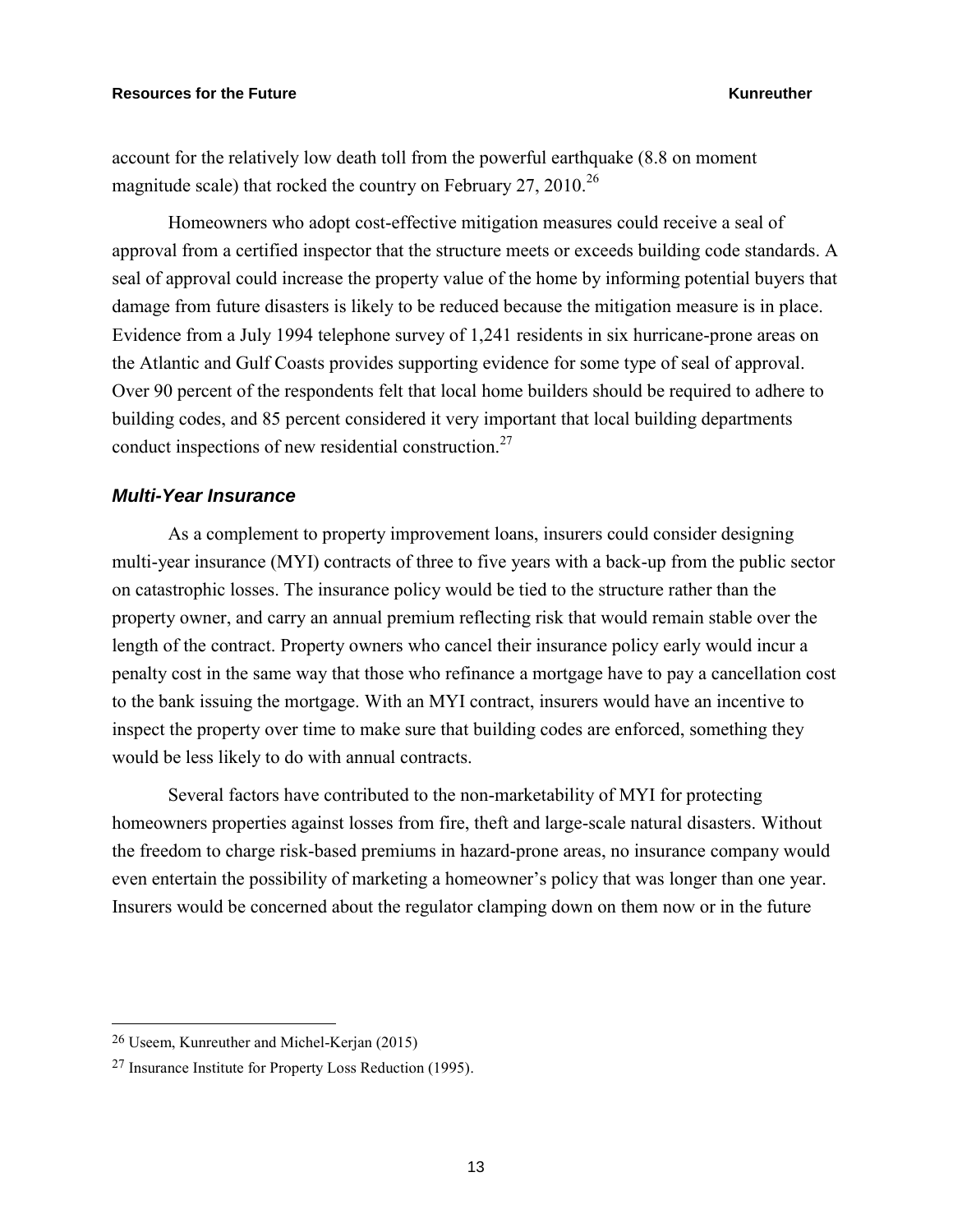regarding what price they could charge.<sup>28</sup> Uncertainty regarding costs of capital and changes in risk over time may also deter insurers from providing multi-year insurance.

For the private sector to want to market coverage if the above issues are addressed, there needs to be a sufficient demand to cover the fixed and administrative costs of developing and marketing the product. To empirically test the demand for multi-year insurance, a web-based experiment was undertaken with adults in the United States; most were older than 30 so they were likely to have experience purchasing insurance. The individuals participating in the experiment were offered a choice between 1-year and 2-year contracts against losses from hurricane-related damage. A large majority of the responders preferred the 2-year contract over the 1-year contract, even when it was priced at a higher level than the actuarially fair price. Introducing a 2-year insurance policy into the menu of contracts also increased the aggregate demand for disaster insurance.<sup>29</sup>

A choice experiment of a representative sample of 1250 households in the Netherlands revealed that demand for flood insurance is likely to increase by introducing 5 and 10 year policies with constant annual premiums in addition to the standard one year contract.<sup>30</sup> The annual premium that individuals were willing to pay for a 5-year policy was higher than for a 1 year policy and was even higher for a 10-year policy but decreased when the policy was for 15 years. This implies that homeowners would not want to be locked into a very long-term insurance policy if they felt they would be moving. Insurers would also be unlikely to market that are longer than 3 to 5 years given the uncertainties associated with the long-term risks of hazards that would be covered in the policy.

### **6. Next Step: Modifying the National Flood Insurance Program**

The National Flood Insurance Program (NFIP) provides a target of opportunity to implement a long-term strategy for reducing risk that could eventually be extended to other extreme events.<sup>31</sup> The proposed changes discussed below, with specific details in the context of

<sup>&</sup>lt;sup>28</sup> Regulators would still monitor insurers to make sure that they have sufficient surplus on hand and are charging a sufficiently high premium to reduce the chance of insolvency to an acceptably low level.

<sup>29</sup> Kunreuther and Michel-Kerjan (2015).

<sup>30</sup> Botzen et al (2013

<sup>31</sup> See, Kousky (2016) and Kousky and Kunreuther (2016) for a more detailed analysis of the National Flood Insurance Program.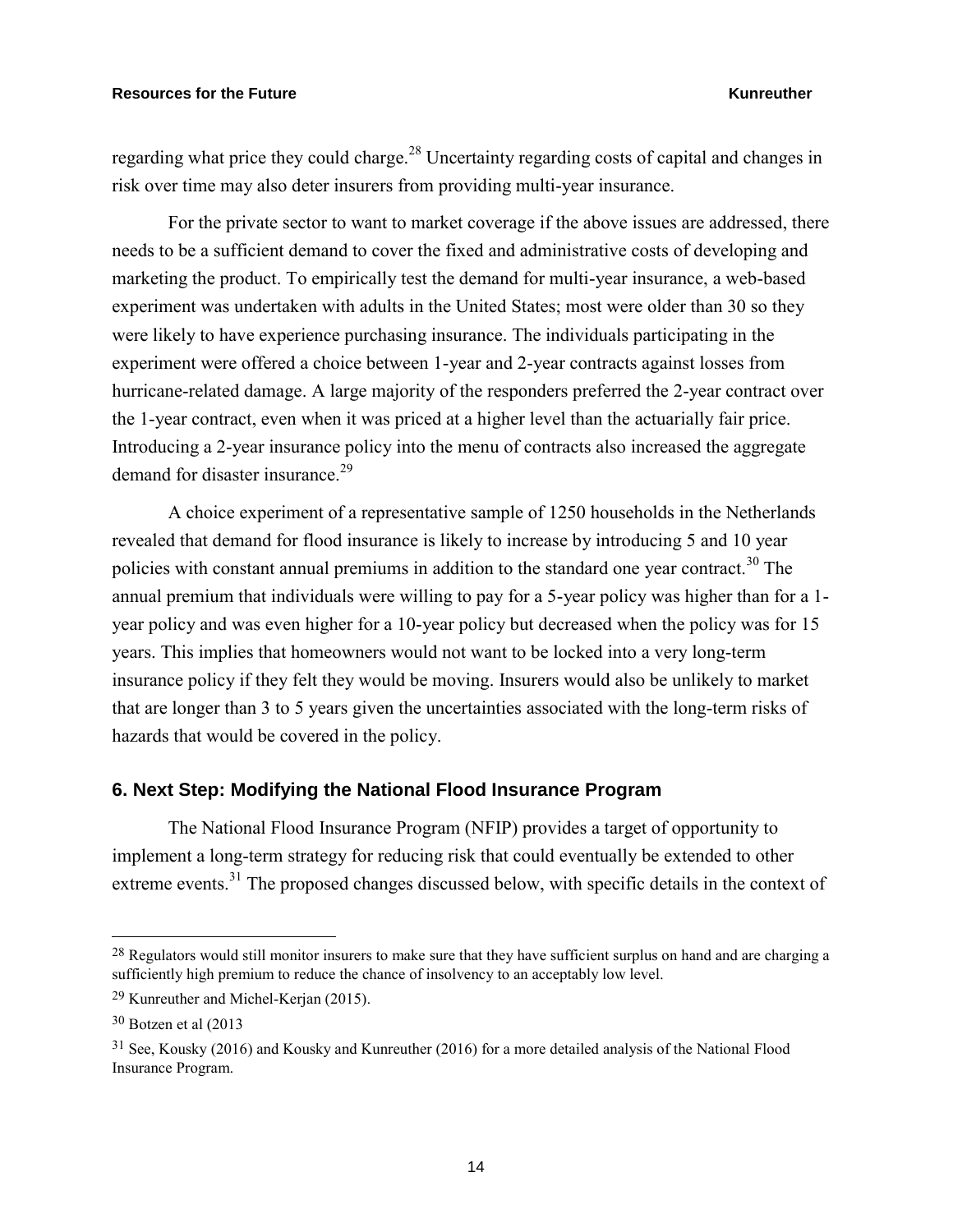$\overline{a}$ 

the flood hazard, would provide a foundation for all-hazards homeowners insurance in light of the interest that the private sector has in providing flood insurance to homeowners.<sup>32</sup>

- **Specify likelihood of hazards of different magnitudes or intensity and the resulting damage to property at risk.** Accurate flood maps are needed, not only for the highest-risk areas, but also for areas outside those normally considered flood-prone. Such maps, coupled with elevation data on individual structures, would provide information on the likelihood of floods of different depths that could cause damage to the structure, its contents and critical systems like the air conditioning and heating units.
- **Determine risk-rated premiums based on the likelihood of specific hazards occurring and the resulting damage.** With respect to the NFIP, risk-based premiums would be based on updated flood maps, elevation data and damage estimates.
- **Provide means-tested vouchers or tax credits via the public sector to those who undertook cost-effective mitigation measures.** This proposal would address the question of making flood insurance affordable as authorized by HFIAA if risk-based premiums were charged.<sup>33</sup> Homeowners who invested in loss-reduction measures would be given a premium discount to reflect the reduction in expected losses from floods. Long-term loans for mitigation would encourage investments in cost-effective mitigation measures.
- **Offer multi-year insurance policies.** The NFIP could offer a multi-year insurance (MYI) policy tied to the property in addition to the standard annual policy. Based on the studies reported above demand for flood insurance would likely increase. It would have the added benefit of deterring MYI policyholders from canceling their insurance if they did not suffer flood losses for several years.

<sup>&</sup>lt;sup>32</sup> In this regard the US House of Representatives recently passed a bill enable the private sector to provide flood insurance to complement insurance provided by the NFIP.

<sup>&</sup>lt;sup>33</sup> This proposal for risk-based premiums and means-tested vouchers are part of BW12 that was modified in March 2014. The new legislation (HFIAA14) delayed the implementation of risk-based premiums until issues of affordability of the NFIP were addressed. The National Research Council is currently undertaking this study and issued its first report in March 2015 (National Research Council 2015) where the methods for an affordability framework and program policy options were proposed. The second report, due in the fall of 2015, examines the features of alternative approaches for undertaking a national evaluation of affordability program policy options.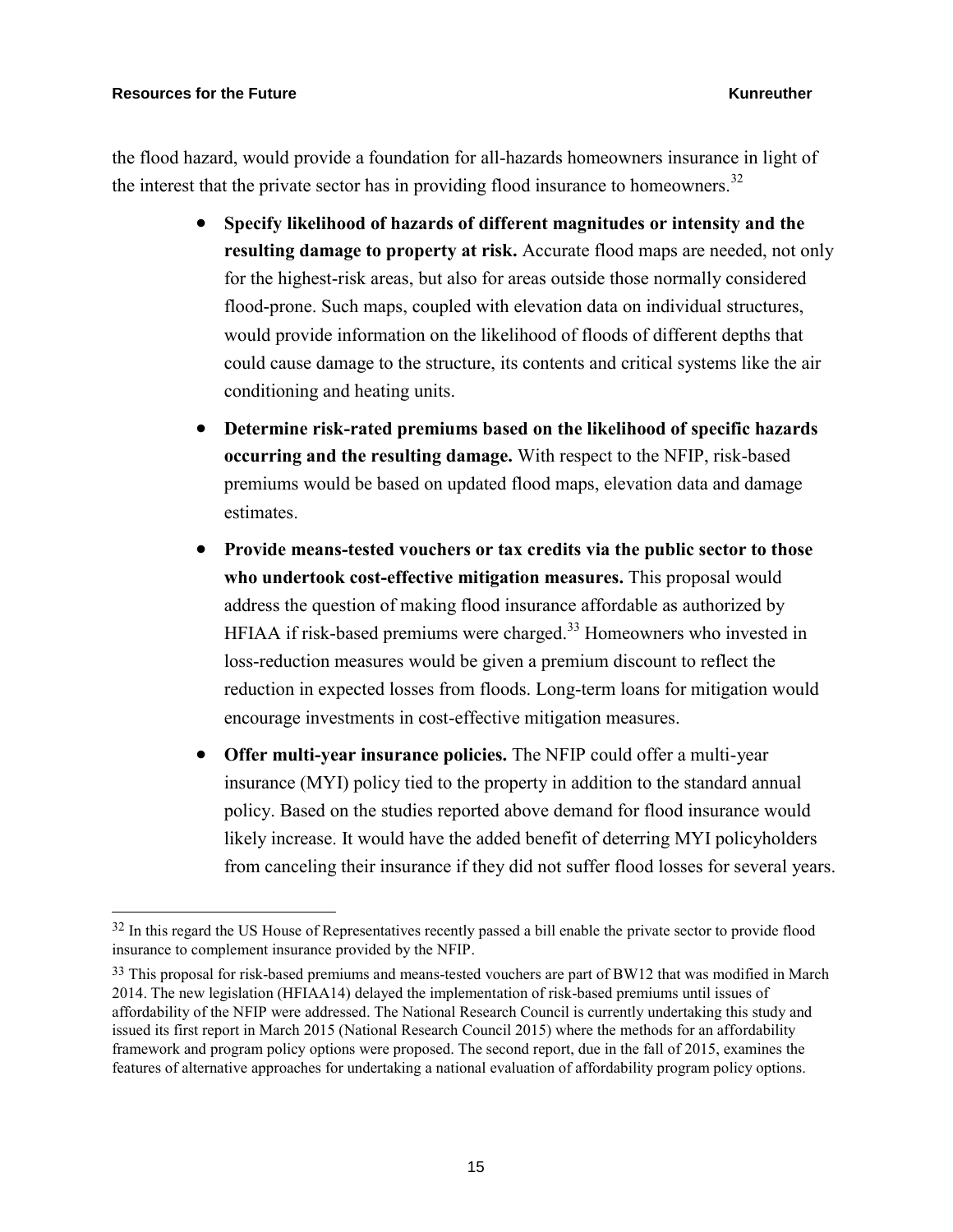**Market reinsurance and risk-transfer instruments via the private sector.** The private sector could cover a significant portion of the catastrophic losses from future floods. Some type of federal reinsurance would provide insurers with protection against extreme losses that could not be covered by the private sector.

The social welfare benefits of this proposed program would be significant: less damage to property, lower costs to insurers for protecting against catastrophic losses, more secure mortgages, and lower costs to the government for disaster assistance.

### **7. Direction for Future Research**

The impact of changing climate patterns on future damage from flooding due to potential sea level rise and more intense hurricanes also needs to be taken into account. There is evidence that federal agencies and other bodies have underestimated the risks of damage from extreme weather events due to climate change.<sup>34</sup> Hurricane Sandy has stimulated studies on ways that communities can be more prepared for future disaster damage as well as highlighting the need for a suite of policy tools including insurance to address the climate change problem.<sup>35</sup>

Studies are also needed as to ways that other policy tools, such as well-enforced building codes to encourage good construction practices, can complement insurance. Enforcing building codes for all residences in Florida could reduce by nearly half the risk-based prices of insurance under climate change projections with respect to hurricane damage in 2020 and  $2040$ .<sup>36</sup>

The challenge facing the United States today is how to capitalize on the concerns raised by Hurricanes Katrina and Sandy and discussions on the renewal of the NFIP in 2017. The case for making communities more resilient to natural disasters by investing in loss reduction measures is critical today given economic development in hazard-prone areas.<sup>37</sup> For all-hazards homeowners insurance to be part of such a strategy, there is a need for support from key interested parties, including real estate agents, developers, banks and financial institution, residents in hazard-prone areas as well as public sector organizations at the local, state and federal levels.

<sup>34</sup> Repetto and Easton (2012).

<sup>35</sup> See New York City Panel on Climate Change (2015); NYC (2013); and Hurricane Sandy Rebuilding Task Force (2013).

<sup>36</sup> Kunreuther, Michel-Kerjan and Ranger (2013).

<sup>37</sup> See, National Research Council (2012).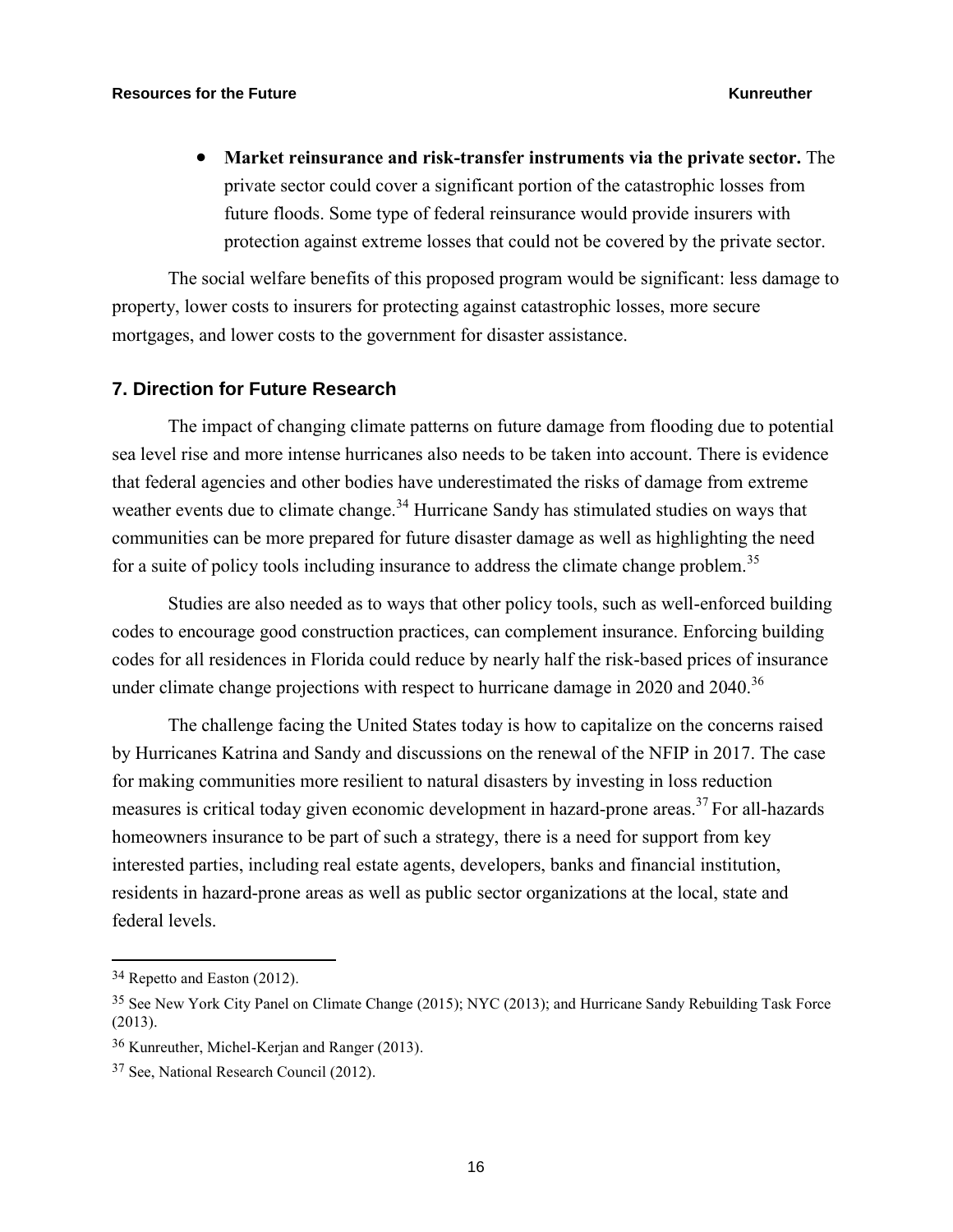The principle of risk-based premiums coupled with concerns regarding affordability and catastrophic losses apply to all countries that utilize insurance as a policy tool for dealing with risk. OECD (2012) presents a framework for assessing disaster risk and financial strategies for disaster risk management that serves as a reference point for comparing specific country approaches and methodologies. The US would also do well to examine how other countries address the issue of insuring against all-hazards in their homeowners policies and design longterm strategies that have a chance of being implemented because they address short-term concerns.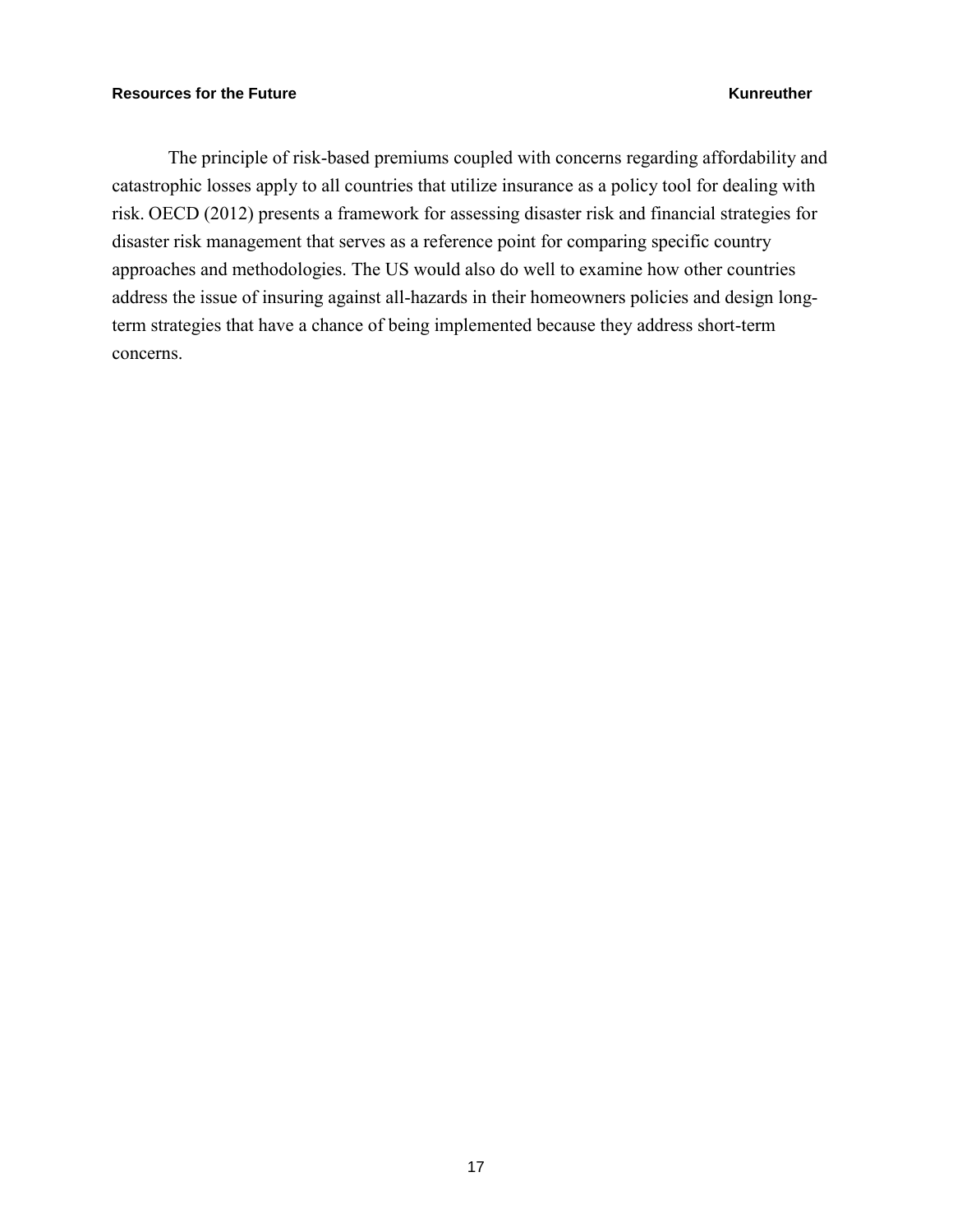### **References**

- Anderson, D. R. (1974) "The National Flood Insurance Program: Problems and Potential." *Journal of Risk and Insurance* 41(4): 579–599.California Department of Insurance (1997–1998).
- Botzen, W.J.W., de Boer, J. and Terpstra, T. (2013). Framing of risk and preferences for annual and multi-year flood insurance. *Journal of Economic Psychology*, 39: 357–375.
- California Department of Insurance (1997-1998). California Earthquake Zoning and Probable Maximum Loss Evaluation Program. Los Angeles, CA: California Department of Insurance.
- Cutler, D. M., and Zeckhauser, R. J. (2004). Extending the Theory to Meet the Practice of Insurance. Washington, D.C.: Brookings Institute.
- Gerdes, V. (1963). "Insuring against Flood Peril." *Journal of Insurance* 30(4): 547–553.
- Hudson, P., Botzen, W.J.W., Feyen, L. and Aerts, J.C.J.H. (2016). Incentivising flood risk adaptation through risk based insurance premiums: trade-offs between affordability and risk reduction. *Ecological Economics*, 125: 1–13.
- Hurricane Sandy Rebuilding Task Force (2013). *Hurricane Sandy Rebuilding Strategy: Stronger Communities, a Resilient Region* August 2013http://portal.hud.gov/hudportal/documents/huddoc?id=hsrebuildingstrategy.pdf.
- Institute for Business & Home Safety (IBHS) (2007). *The Benefits of Modern Wind Resistant Building Codes on Hurricane Claim Frequency and Severity—A Summary Report.*
- Insurance Institute for Property Loss Reduction (IIPLR) (1995). *Homes and Hurricanes: Public Opinion Concerning Various Issues Relating to Home Builders, Building Codes and Damage Mitigation.* Boston, MA: IIPLR.
- Kahneman, D. (2011). *Thinking, fast and slow.* New York: Farrar, Straus and Giroux.
- Knowles, S. G., and Kunreuther, H. C. (2014). "Troubled waters: The national flood insurance program in historical perspective." *Journal of Policy History* 26(03): 327–353.
- Kousky,C. (2016) *Financing Flood Losses: Considering Reforms to the National Flood Insurance Program* Paper prepared for the Resources for the Future-Wharton Risk Management and Decision Processes Center Workshop on *Improving Disaster Financing: Evaluating Policy Interventions in Disaster Insurance Markets* November 29–30.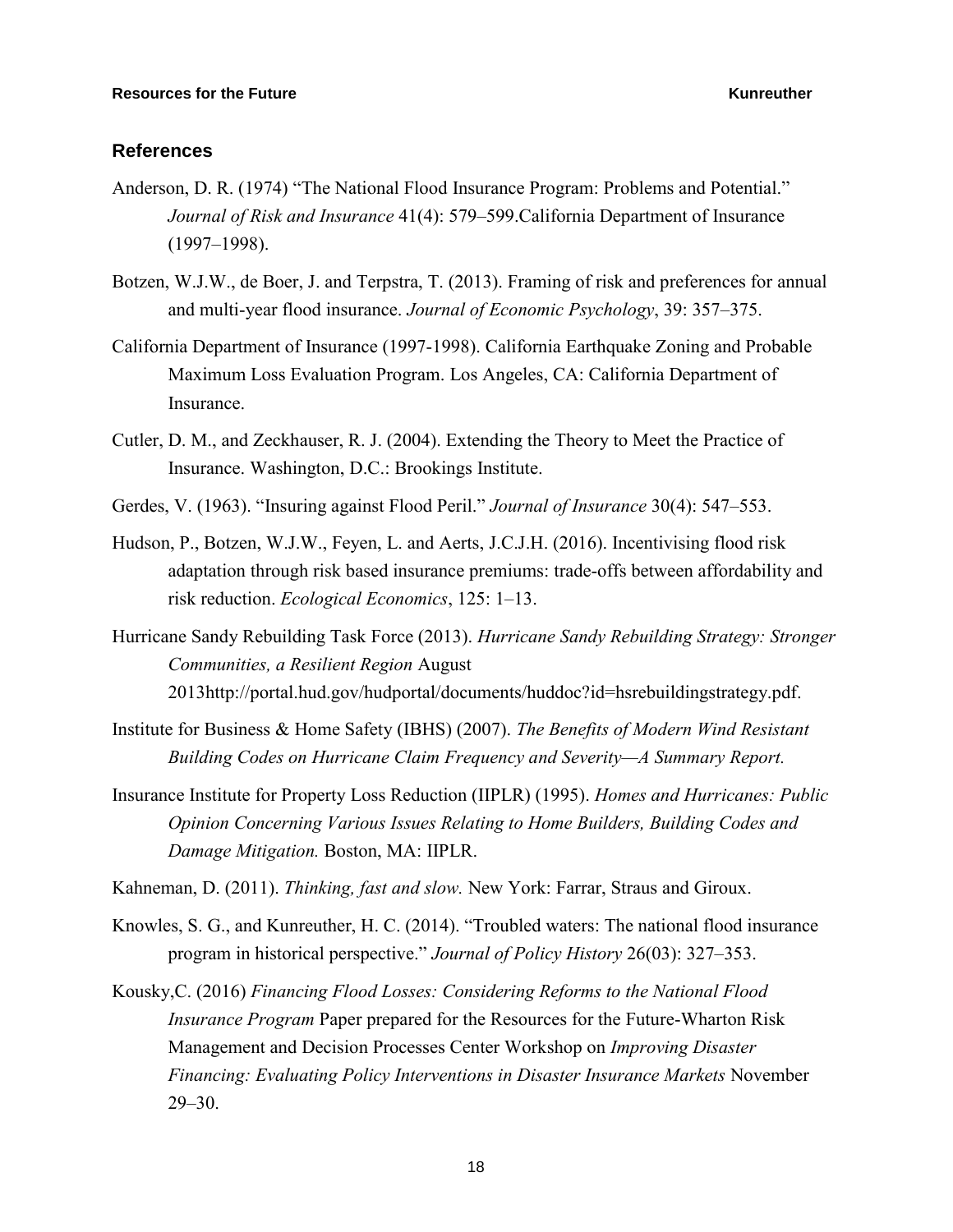Kousky, C., and Kunreuther, H. (2014). "Addressing Affordability in the National Flood Insurance Program,". *Journal of Extreme Events* 1(01): 1–28.

-. (2016) "The National Flood Insurance Program (NFIP): Yesterday, Today and Tomorrow" Paper prepared for the National Association of Insurance Commissioners (NAIC) Report on *Flood Risk and Insurance* November.

- Krantz, D. and Kunreuther, H. (2007). "Goals and plans in decision-making." *Judgment and Decision Making* 2(3): 137–68.
- Kunreuther, H. (2015) "The Role of Insurance in Reducing Losses from Extreme Events: The Need for Public-Private Partnerships**"** *The Geneva Papers* 40: 741–762.
- Kunreuther, H., and Michel-Kerjan, E. (2011). *At War with the Weather: Managing Large-Scale Risks in a New Era of Catastrophes.* MIT Press. Paperback edition.
- ———. (2015) "Demand for Fixed-Price Multi-Year Contracts: Experimental Evidence from Insurance Decisions". *Journal of Risk and Uncertainty* 51: 171-194.
- Kunreuther, H. Michel-Kerjan, E. and Ranger, N. (2013). "Insuring Against Future Climate Catastrophes." *Climatic Change* 18(2): 339–354.
- Kunreuther, H. and Pauly, M., 2004. "Neglecting disaster: why don't people insure against large losses?" *Journal of Risk and Uncertainty*, 28(1): 5–21.
- Kunreuther, H., Pauly, M. V., and McMorrow, S. (2013). *Insurance and Behavioral Economics: Improving Decisions in the Most Misunderstood Industry*. New York: Cambridge University Press.
- Lecomte, E., and K. Gahagan. (1998). "Hurricane Insurance Protection in Florida." *In Paying the Price: The Status and Role of Insurance against Natural Disasters in the United States*, edited by H. Kunreuther and R. Roth, Sr. Washington, D.C.: Joseph Henry Press, 97–124.
- Lewis, C., and Murdock, L. (1996). "The Role of Government Contracts in Discretionary Reinsurance Markets for Natural Disasters." *Journal of Risk and Insurance* 63(4): 567– 597.
- Manes, A. (1938). Insurance: facts and problems. Harper & Brothers.
- McAneney, J., McAneney, D., Musulin, R., Walker, G., and Crompton, R. (2015). "Government sponsored natural disaster insurance pools: A view from down-under." *International Journal of Disaster Risk Reduction* 15: 1–9.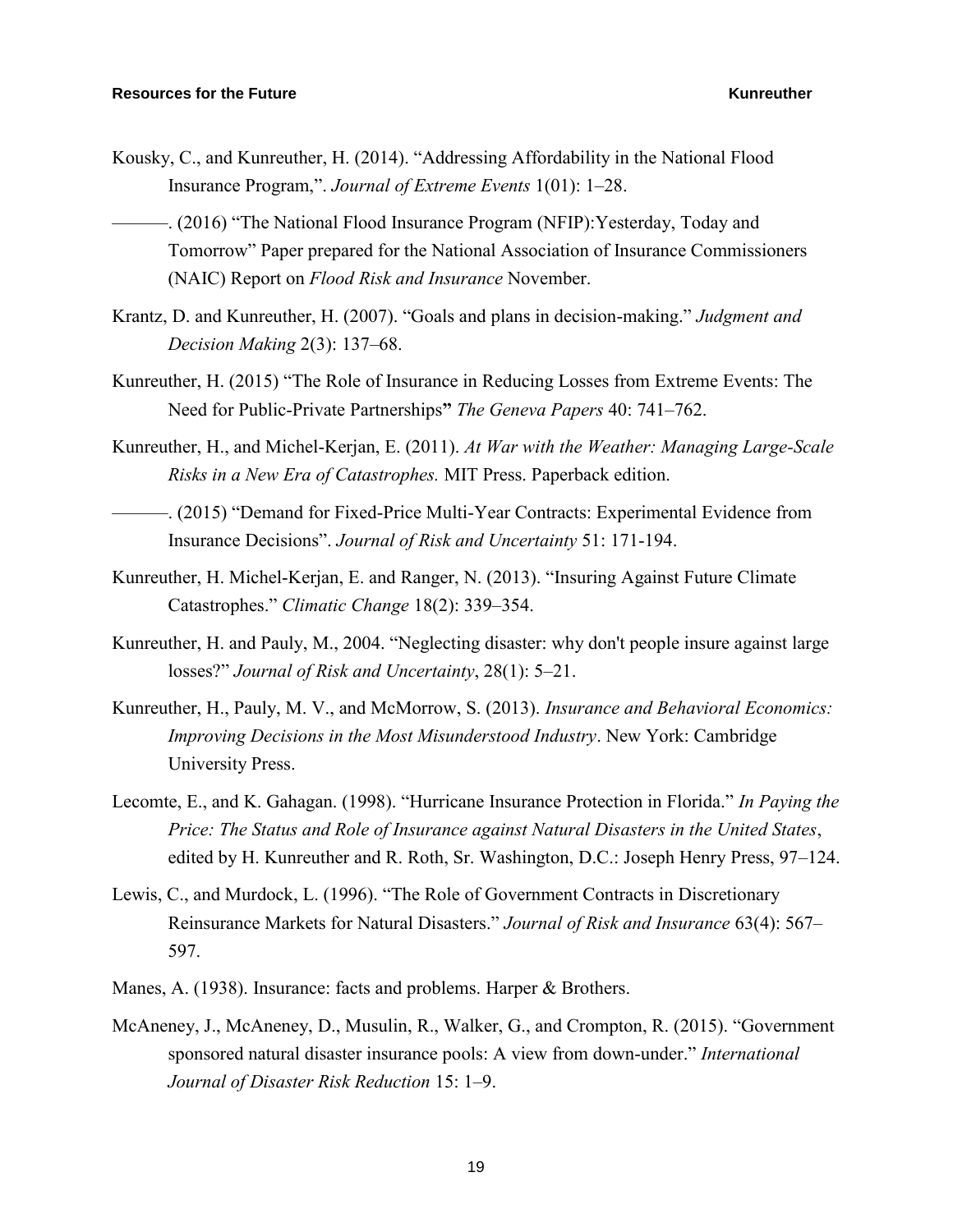- Michel-Kerjan, E. (2010). "Catastrophe Economics: The National Flood Insurance Program." *Journal of Economic Perspectives* 24(4): 165–86.
- National Research Council (2012). *Disaster Resilience: A National Imperative*. Washington, D.C.: The National Academies Press.

———. (2015). *Affordability of National Flood Insurance Program Premiums—Report 1*  Washington, D.C.: The National Academies Press.

- New York City Panel on Climate Change (2015). "Building the Knowledge Base for Climate Resiliency." *Annals of the New York Academy of Sciences* 1336(1): 1–150.
- NYC (2013). PlaNYC: A stronger more resilient NYC. New York City, Mayor's Office of Long Term Planning and Sustainability. [http://www.nyc.gov/html/sirr/html/report/report.shtml.](http://www.nyc.gov/html/sirr/html/report/report.shtml)
- OECD (2012). *Disaster Risk Assessment and Risk Financing: A G20/OECD Methodological Framework.* Paris: OECD.
- Overman, E. S. (1957). "The Flood Peril and the Federal Flood Insurance Act of 1956." *Annals of the American Academy of Political and Social Science* 309(1): 98–106.
- Repetto R., and Easton, R. (2012). "Climate Change and Damage from Extreme Weather Events," *Environment* 52(2): 22–33.
- Roth, R. J., Jr. (1998). "Earthquake Insurance Protection in California." In *Paying the Price: The Status and Role of Insurance Against Natural Disasters in the United States*, edited by H. Kunreuther and R. Roth, Sr. Washington, D.C.: Joseph Henry Press, 67–95.
- Schade, C., Kunreuther, H. and Koellinger, P., 2012. Protecting against low-probability disasters: The role of worry. *Journal of Behavioral Decision Making*, 25(5): pp.534–543.
- Slovic, P., Fischhoff, B., Lichtenstein, S., Corrigan, B. and Combs, B., (1977). Preference for insuring against probable small losses: Insurance implications*. Journal of Risk and Insurance*, 44(2): pp.237–258.
- Technical Advisory Mapping Council (TMAC) (2015) https://www.fema.gov/media-librarydata/1454954097105 a94df962a0cce0eef5f84c0e2c814a1f/TMAC\_2015\_Annual\_Report.pdf.
- Tversky, A., and Kahneman, D. (1973). "Availability: A heuristic for judging frequency and probability." *Cognitive Psychology 5*(2): 207–232.